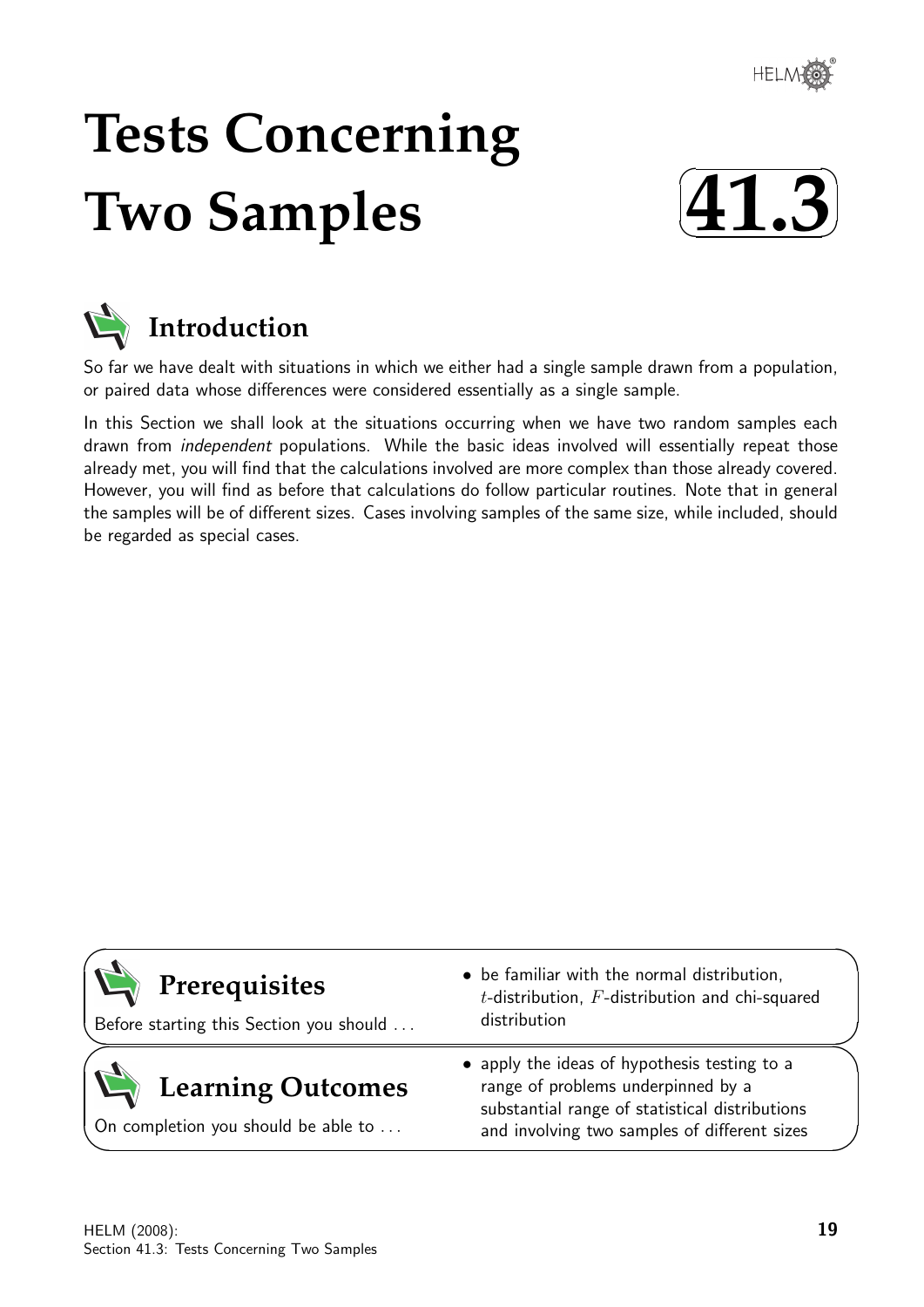## **1. Tests concerning two samples**

#### Two independent populations each with a known variance

We assume that the populations are normally distributed. This may not always be true and you should note this basic assumption while studying this Section of the Workbook.

A standard notation often used to describe the populations and samples is:

| <b>Population</b> | <b>Sample</b>                                                                                             |  |  |  |  |  |
|-------------------|-----------------------------------------------------------------------------------------------------------|--|--|--|--|--|
|                   | $X_1 \sim N(\mu_1, \sigma_1^2)   x_{11}, x_{12}, x_{13}, \cdots, x_{1n_1}$ with $n_1$ members.            |  |  |  |  |  |
|                   | $\boxed{X_2 \sim N(\mu_2, \sigma_2^2) \mid x_{21}, x_{22}, x_{23}, \cdots, x_{2n_2}}$ with $n_2$ members. |  |  |  |  |  |

If you are not familiar with the double suffix notation used to represent the samples, simply remember that a random sample of size  $n_1$  is drawn from  $X_1 \thicksim N(\mu_1, \sigma_1^2)$  and a random sample of size  $n_2$  is drawn from  $X_1 \sim N(\mu_1, \sigma_1^2)$ .

In diagrammatic form the populations may be represented as follows:



Figure 6

When we look at hypothesis testing using two means, we will be considering the difference  $\mu_1 - \mu_2$ of the means and writing null hypotheses of the form

 $H_0: \mu_1 - \mu_2 =$  Value

As you might expect, Value will often be zero and we will be trying to detect whether there is any statistically significant evidence of a difference between the means.

We know, from our previous work on continuous distributions (see HELM 38) that:

$$
E(\bar{X}_1 - \bar{X}_2) = E(\bar{X}_1) - E(\bar{X}_2) = \mu_1 - \mu_2
$$

and that

$$
V(\bar{X}_1 - \bar{X}_2) = V(\bar{X}_1) - V(\bar{X}_2) = \frac{\sigma_1^2}{n_1} + \frac{\sigma_2^2}{n_2}
$$

since  $\bar{X}_1$  and  $\bar{X}_2$  are independent. Given the assumptions made we can assert that the quantity  $Z$ defined by

$$
Z = \frac{(\bar{X}_1 - \bar{X}_2) - (\mu_1 - \mu_2)}{\sqrt{\frac{\sigma_1^2}{n_1} + \frac{\sigma_2^2}{n_2}}}
$$

follows the standard normal distribution  $N(0, 1)$ .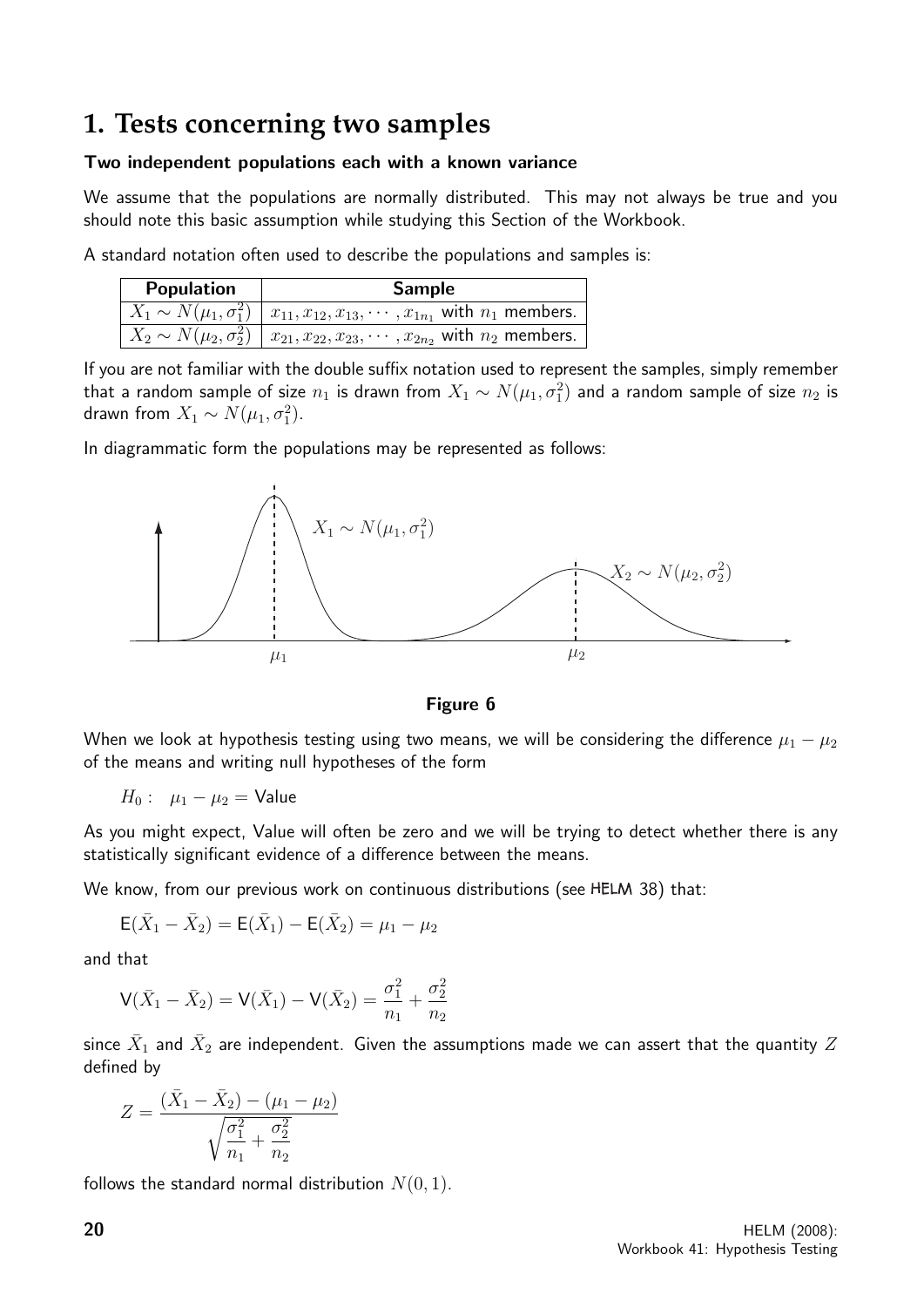We are now ready to apply this formula to practical problems in which random samples of different sizes are drawn from normal populations. The conditions for the rejection of  $H_0$  at the 5% and the 1% levels of significance are exactly the same as those previously used for single sample problems.



#### **Example 4**

A motor manufacturer wishes to replace steel suspension components by aluminium components to save weight and thereby improve performance and fuel consumption. Tensile strength tests are carried out on randomly chosen samples of two possible components before a final choice is made. The results are:

| Component   Sample |             | <b>Mean Tensile</b>                    | <b>Standard Deviation</b> |
|--------------------|-------------|----------------------------------------|---------------------------|
| <b>Number</b>      | <b>Size</b> | <b>Strength</b> (kg mm <sup>-2</sup> ) | $(\text{kg mm}^{-2})$     |
|                    | 15          |                                        | 2.3                       |
|                    |             | 88                                     |                           |

Is there any difference between the measured tensile strengths at the 5% level of significance?

#### Solution

The null and alternative hypotheses are:

$$
H_0: \ \mu_1 - \mu_2 = 0 \qquad H_1: \ \mu_1 - \mu_2 \neq 0
$$

The null hypothesis represent the statement 'there is no difference in the tensile strengths of the two components.' The test statistic  $Z$  is calculated as:

$$
Z = \frac{(\bar{X}_1 - \bar{X}_2) - (\mu_1 - \mu_2)}{\sqrt{\frac{\sigma_1^2}{n_1} + \frac{\sigma_2^2}{n_2}}}
$$

$$
= \frac{(90 - 88) - (0)}{\sqrt{\frac{2.3^2}{15} + \frac{2.2^2}{10}}}
$$

$$
= \frac{2}{\sqrt{0.3527 + 0.484}}
$$

$$
= 2.186
$$

Since  $2.186 > 1.96$  we conclude that, on the basis of the (limited) evidence available, there is a difference in tensile strength between the components tested. The manufacturer should carry out more comprehensive tests before making a final decision as to which component to use. The decision is a serious one with safety implications as well as economic implications. As well as carrying out more tests the manufacturer should consider the level of rejection of the null hypothesis, perhaps using 1% instead of 5%. Component 1 appears to be stronger but this may not be the case after more tests are carried out.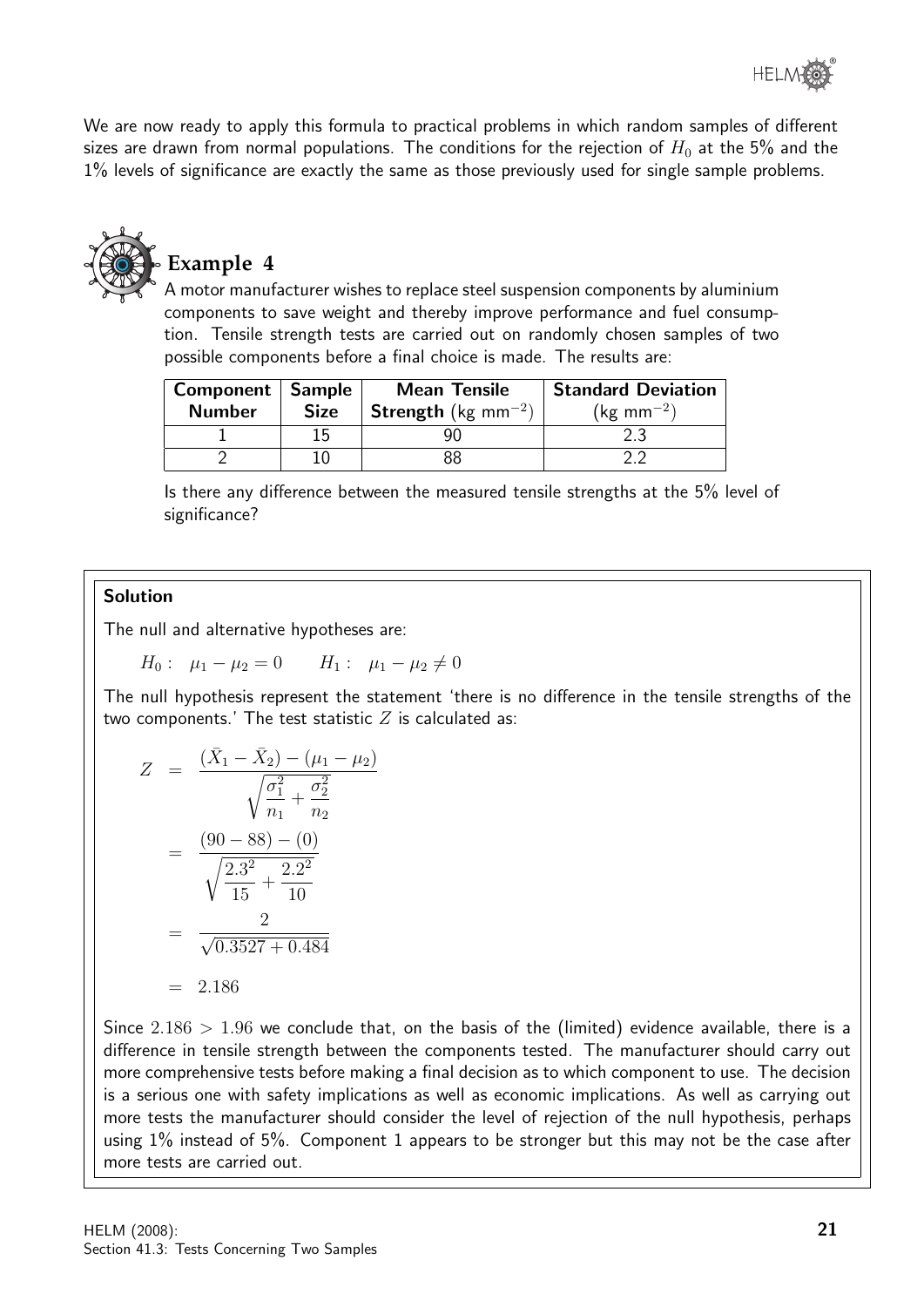

A motor manufacturer is considering whether or not a new fuel formulation will improve the maximum power output of a particular type of engine. Tests are carried out on randomly chosen samples of the two fuels in order to inform a decision. The results are:

| <b>Fuel</b><br><b>Type</b> | Sample<br><b>Size</b> | <b>Mean Maximum</b><br>Power Output (bhp) | <b>Standard Deviation</b><br>(bhp) |
|----------------------------|-----------------------|-------------------------------------------|------------------------------------|
|                            |                       | 1350                                      |                                    |
|                            | 16                    | 131                                       |                                    |

Is there any difference between the measured power outputs at the 5% level of significance?

#### Your solution

#### Answer

The null and alternative hypotheses are:

 $H_0: \mu_1 - \mu_2 = 0 \qquad H_1: \mu_1 - \mu_2 \neq 0$ 

The null hypothesis represent the statement 'there is no difference in the measured maximum power outputs'. The test statistic  $Z$  is calculated as:

$$
Z = \frac{(\bar{X}_1 - \bar{X}_2) - (\mu_1 - \mu_2)}{\sqrt{\frac{\sigma_1^2}{n_1} + \frac{\sigma_2^2}{n_2}}} = \frac{(135 - 131) - (0)}{\sqrt{\frac{10^2}{20} + \frac{8^2}{16}}} = \frac{4}{\sqrt{5} + 4} = 1.33
$$

Since  $1.33 < 1.96$  we conclude that, on the basis of the (limited) evidence available, there is insufficient evidence to conclude that there is a difference in the maximum power output of the engines tested when run on the different types of fuel.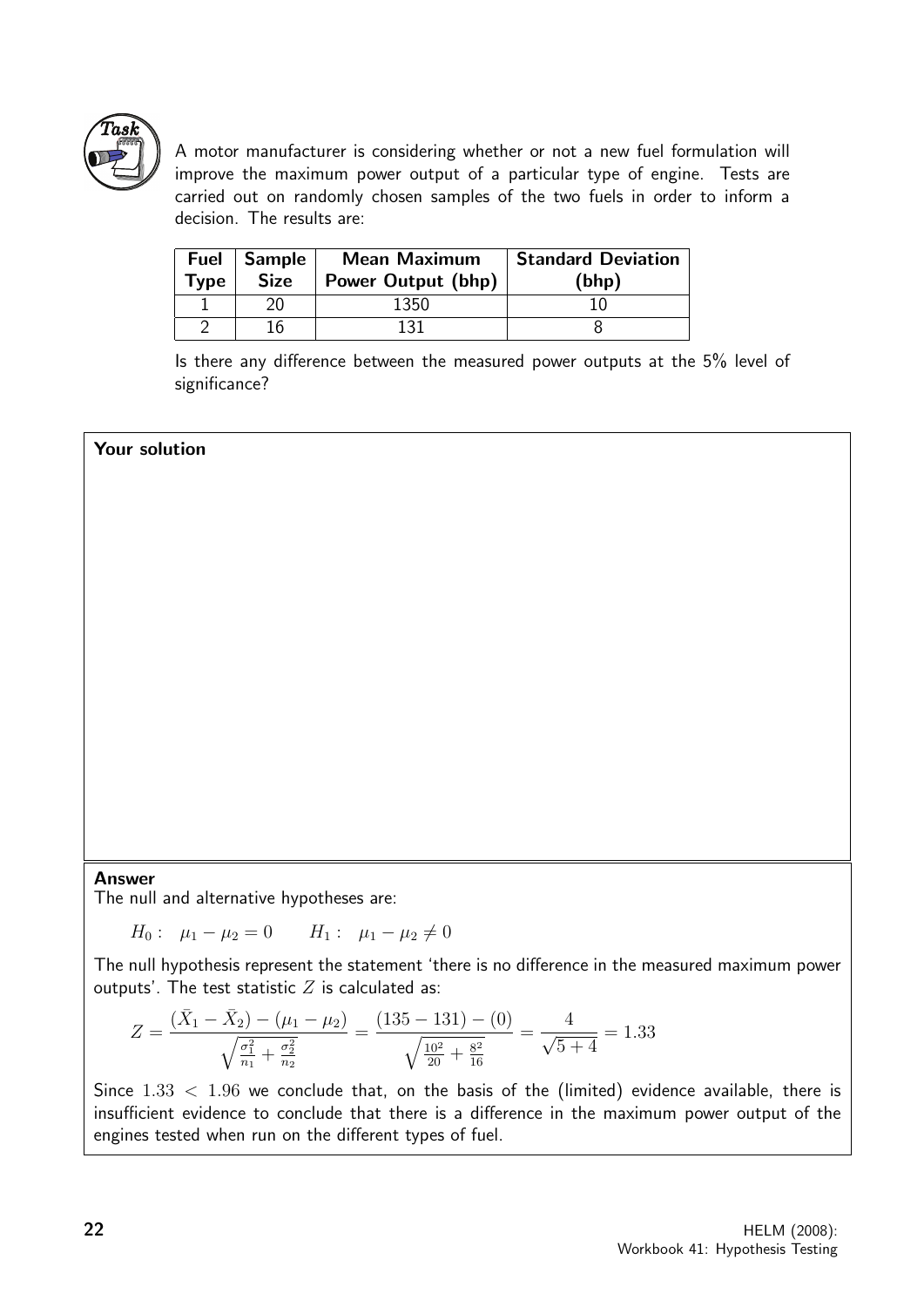

#### **Two independent populations each with an unknown variance**

Again we assume that the populations are normally distributed and use the same standard notation used previously to describe the populations and samples, namely:

| <b>Population</b> | <b>Sample</b>                                                                                             |  |  |  |
|-------------------|-----------------------------------------------------------------------------------------------------------|--|--|--|
|                   | $X_1 \sim N(\mu_1, \sigma_1^2)   x_{11}, x_{12}, x_{13}, \cdots, x_{1n_1}$ with $n_1$ members.            |  |  |  |
|                   | $\boxed{X_2 \sim N(\mu_2, \sigma_2^2) \mid x_{21}, x_{22}, x_{23}, \cdots, x_{2n_2}}$ with $n_2$ members. |  |  |  |

There are two distinct cases to consider. Firstly, we will assume that although the variances are unknown, they are in fact equal. Secondly, we will assume that the unknown variances are not necessarily equal.

#### Case (i) - Unknown but equal variances

Again, when we look at hypothesis testing using two means, we will be considering the difference  $\mu_1 - \mu_2$  of the means and writing null hypotheses of the form

 $H_0: \mu_1 - \mu_2 =$  Value

and again Value will often be zero and we will be trying to detect whether there is any statistically significant difference between the means.

We will take  $\sigma_1^2=\sigma_2^2=\sigma^2$  so that in diagrammatic form the populations are:



#### Figure 7

The results from our work on continuous distributions (see HELM 38) tell us that:

$$
E(\bar{X}_1 - \bar{X}_2) = E(\bar{X}_1) - E(\bar{X}_2) = \mu_1 - \mu_2
$$

as before, and that

$$
\mathsf{V}(\bar{X}_1 - \bar{X}_2) = \mathsf{V}(\bar{X}_1) - \mathsf{V}(\bar{X}_2) = \frac{\sigma_1^2}{n_1} + \frac{\sigma_2^2}{n_2}
$$

Given that we do not know the value of  $\sigma$ , we must estimate it. This is done by combining (or pooling) the sample variances say  $S_1^2$  and  $S_2^2$  for samples  $1$  and  $2$  respectively according to the formula:

$$
S_c^2 = \frac{(n_1 - 1)S_1^2 + (n_2 - 1)S_2^2}{n_1 + n_2 - 2}
$$

Notice that

$$
S_c^2 = \frac{(n_1 - 1)S_1^2 + (n_2 - 1)S_2^2}{n_1 + n_2 - 2} = \frac{(n_1 - 1)S_1^2}{n_1 + n_2 - 2} + \frac{(n_2 - 1)S_2^2}{n_1 + n_2 - 2}
$$

HELM (2008): Section 41.3: Tests Concerning Two Samples 23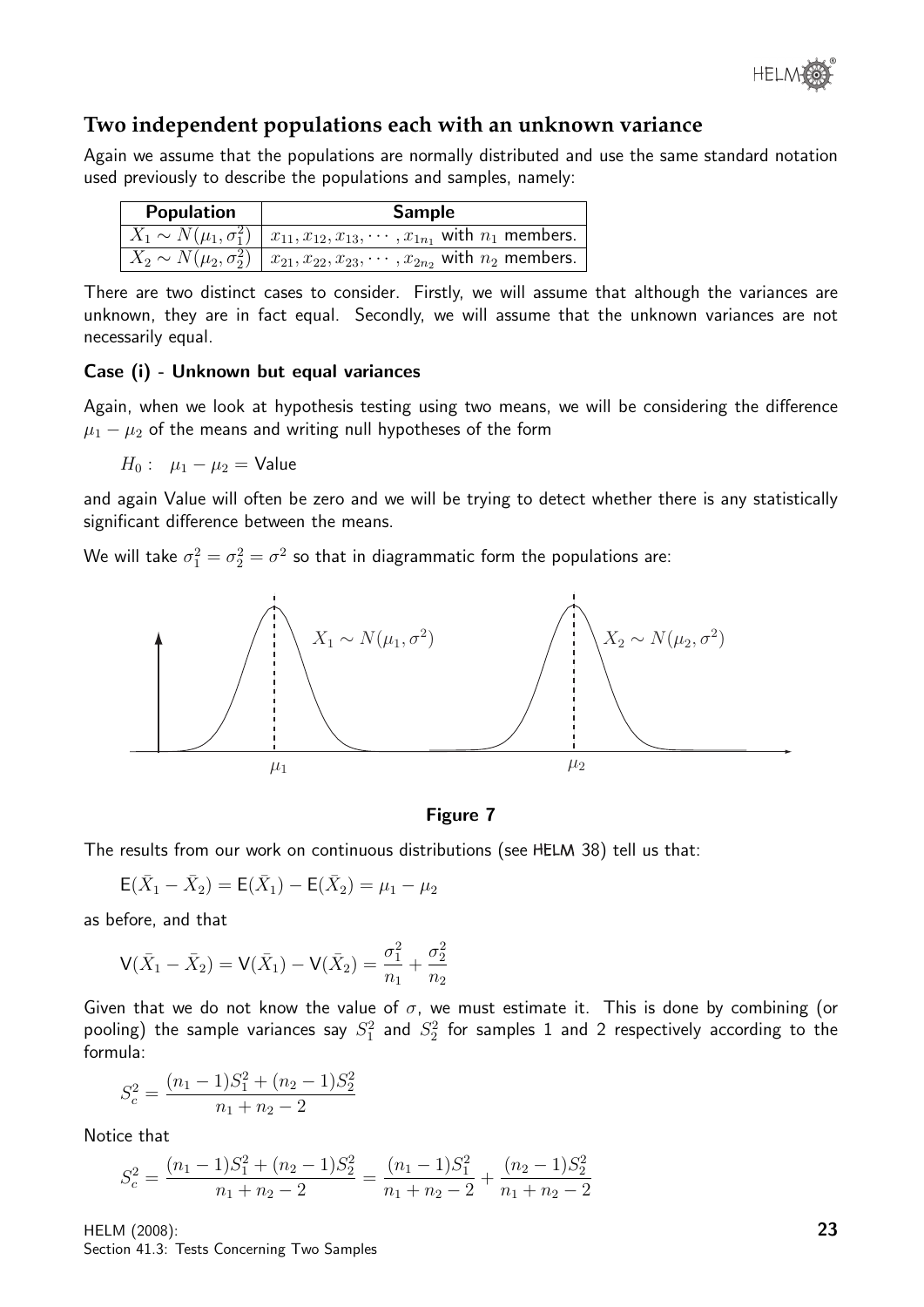so that you can see that  $S_c^2$  is a weighted average of  $S_1^2$  and  $S_2^2$ . In fact, each sample variance is weighted according to the number of degrees of freedom available. Notice also that the first sample contributes  $n_1 - 1$  degrees of freedom and the second sample contributes  $n_2 - 1$  degrees of freedom so that  $S_c^2$  has  $n_1+n_2-2$  degrees of freedom.

Since we are estimating unknown variances, the quantity  $T$  defined by

$$
T = \frac{(\bar{X}_1 - \bar{X}_2) - (\mu_1 - \mu_2)}{S_c \sqrt{\frac{1}{n_1} + \frac{1}{n_2}}}
$$

will follow Student's t-distribution with  $n_1 + n_2 - 2$  degrees of freedom.

We are now ready to apply this formula to practical problems in which random samples of different sizes with unknown but equal variances are drawn from independent normal populations. The conditions for the rejection of  $H_0$  at the 5% and the 1% levels of significance are found from tables of the t-distribution (Table 2), a copy of which is included to the end of this Workbook.



#### **Example 5**

A manufacturer of electronic equipment has developed a circuit to feed current to a particular component in a computer display screen. While the new design is cheaper to manufacture, it can only be adopted for mass production if it passes the same average current to the component. In tests involving the two circuits, the following results are obtained.

|                | Test Number   Circuit 1 - Current (mA) | Circuit 2 - Current (mA) |
|----------------|----------------------------------------|--------------------------|
|                | 80.1                                   | 80.7                     |
| $\overline{2}$ | 82.3                                   | 81.3                     |
| 3              | 84.1                                   | 84.6                     |
| 4              | 82.6                                   | 81.7                     |
| 5              | 85.3                                   | 86.3                     |
| 6              | 81.3                                   | 84.3                     |
| 7              | 83.2                                   | 83.7                     |
| 8              | 81.7                                   | 84.7                     |
| 9              | 82.2                                   | 82.8                     |
| 10             | 81.4                                   | 84.4                     |
| 11             |                                        | 85.2                     |
| 12             |                                        | 84.9                     |

On the assumption that the populations from which the samples are drawn have equal variances, should the manufacturer replace the old circuit design by the new one? Use the 5% level of significance.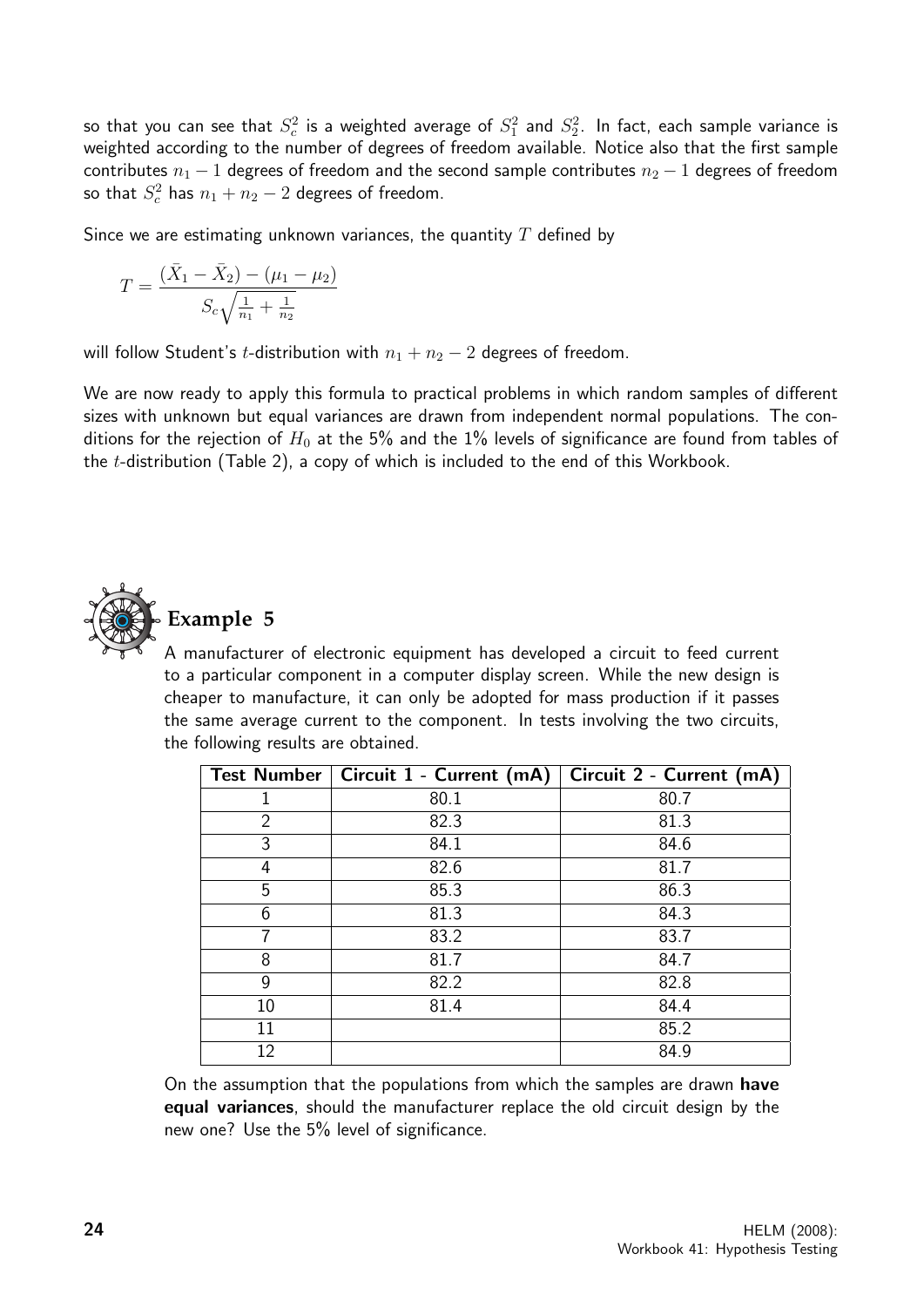

#### Solution

If the average current flows are represented by  $\mu_1$  and  $\mu_2$  we form the hypotheses

 $H_0: \mu_1 - \mu_2 = 0$   $H_1: \mu_1 - \mu_2 \neq 0$ 

The sample means are  $\bar{X}_1=82.42$  and  $\bar{X}_2=83.72.$ 

The sample variances are  $S_1^2 = 2.00$  and  $S_2^2 = 2.72$ .

The pooled estimate of the variance is

$$
S_c^2 = \frac{(n_1 - 1)S_1^2 + (n_2 - 1)S_2^2}{n_1 + n_2 - 2} = \frac{9 \times 2.00 + 11 \times 2.72}{20} = 2.396
$$

The test statistic is

$$
T = \frac{(\bar{X}_1 - \bar{X}_2) - (\mu_1 - \mu_2)}{S_c\sqrt{\frac{1}{n_1} + \frac{1}{n_2}}} = \frac{82.42 - 83.72}{\sqrt{2.396}\sqrt{\frac{1}{10} + \frac{1}{12}}} = -1.267
$$

From *t*-tables, the critical values with 20 degrees of freedom and a two-tailed test are  $\pm 2.086$ . Since  $-2.086 < -1.267 < 2.086$  we conclude that we cannot reject the null hypothesis in favour of the alternative. A 95% confidence interval for the difference between the mean currents is given by  $\bar{x}_1 - \bar{x}_2 \pm 2.086 \times S_c$  $\sqrt{1}$  $n<sub>1</sub>$  $+$ 1  $n<sub>2</sub>$ . The confidence interval is  $-2.683 < \mu_1 - \mu_2 < 0.083$ .



A manufacturer of steel cables used in the construction of suspension bridges has experimented with a new type of steel which it is hoped will result in the cables produced being stronger in the sense that they will accept greater tension loads before failure. In order to test the performance of the new cables in comparison with the old cables, samples are tested for failure under tension. The following results were obtained, the failure tensions being given in kg $\times 10^3$ .

| <b>Test Number</b> | <b>New Cable</b> | <b>Original Cable</b> |
|--------------------|------------------|-----------------------|
|                    | 92.7             | 90.2                  |
| 2                  | 91.6             | 92.4                  |
| 3                  | 94.7             | 94.7                  |
| 4                  | 93.7             | 92.1                  |
| 5                  | 96.5             | 95.9                  |
| 6                  | 94.3             | 91.1                  |
|                    | 93.7             | 93.2                  |
| 8                  | 96.8             | 91.5                  |
| g                  | 98.9             |                       |
| 10                 | 99.9             |                       |

The cable manufacturer, on looking at health and safety legislation, decides that a 1% level of significance should be used in any statistical testing procedure adopted to distinguish between the cables. On the basis of the results given, should the manufacturer replace the old cable by the new one? You may assume that the populations from which the samples are drawn have equal variances.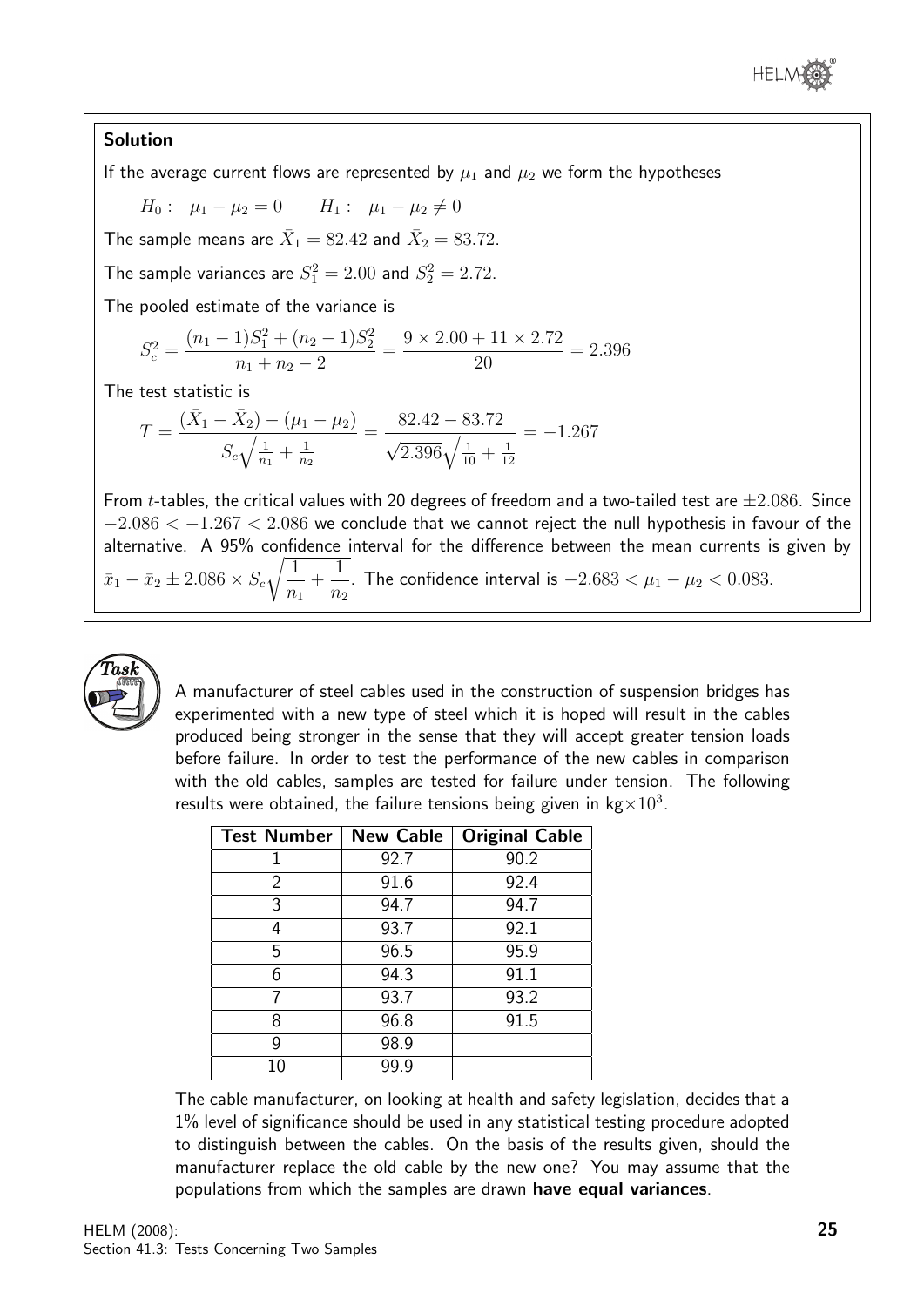Your solution

#### Answer

If the average tensions are represented by  $\mu_1$  (new cable) and  $\mu_2$  (old cable) we form the hypotheses

 $H_0: \mu_1 - \mu_2 = 0$   $H_1: \mu_1 - \mu_2 > 0$ 

in order to test the hypothesis that the new cable is stronger on average than the old cable.

The sample means are  $\bar X_1=95.28$  and  $\bar X_2=92.64.$ 

The sample variances are  $S_1^2 = 6.47$  and  $S_2^2 = 3.14$ .

The pooled estimate of the variance is

$$
S_c^2 = \frac{(n_1 - 1)S_1^2 + (n_2 - 1)S_2^2}{n_1 + n_2 - 2} = \frac{9 \times 6.47 + 7 \times 3.14}{16} = 5.013
$$

The test statistic is

$$
T = \frac{(\bar{X}_1 - \bar{X}_2) - (\mu_1 - \mu_2)}{S_c\sqrt{\frac{1}{n_1} + \frac{1}{n_2}}} = \frac{95.28 - 92.64}{\sqrt{2.239}\sqrt{\frac{1}{10} + \frac{1}{8}}} = \frac{2.64}{2.239 \times \sqrt{0.225}} = 2.486
$$

Using  $t$ -distribution tables with 16 degrees of freedom, we see that the critical value at the  $1\%$  level of significance is 2.583. Since  $2.486 < 2.583$  we conclude that we cannot reject the null hypothesis in favour of the alternative. However, the close result indicates that more tests should be carried out before making a final decision. At this stage the cable manufacturer should not replace the old cable by the new one on the basis of the evidence available.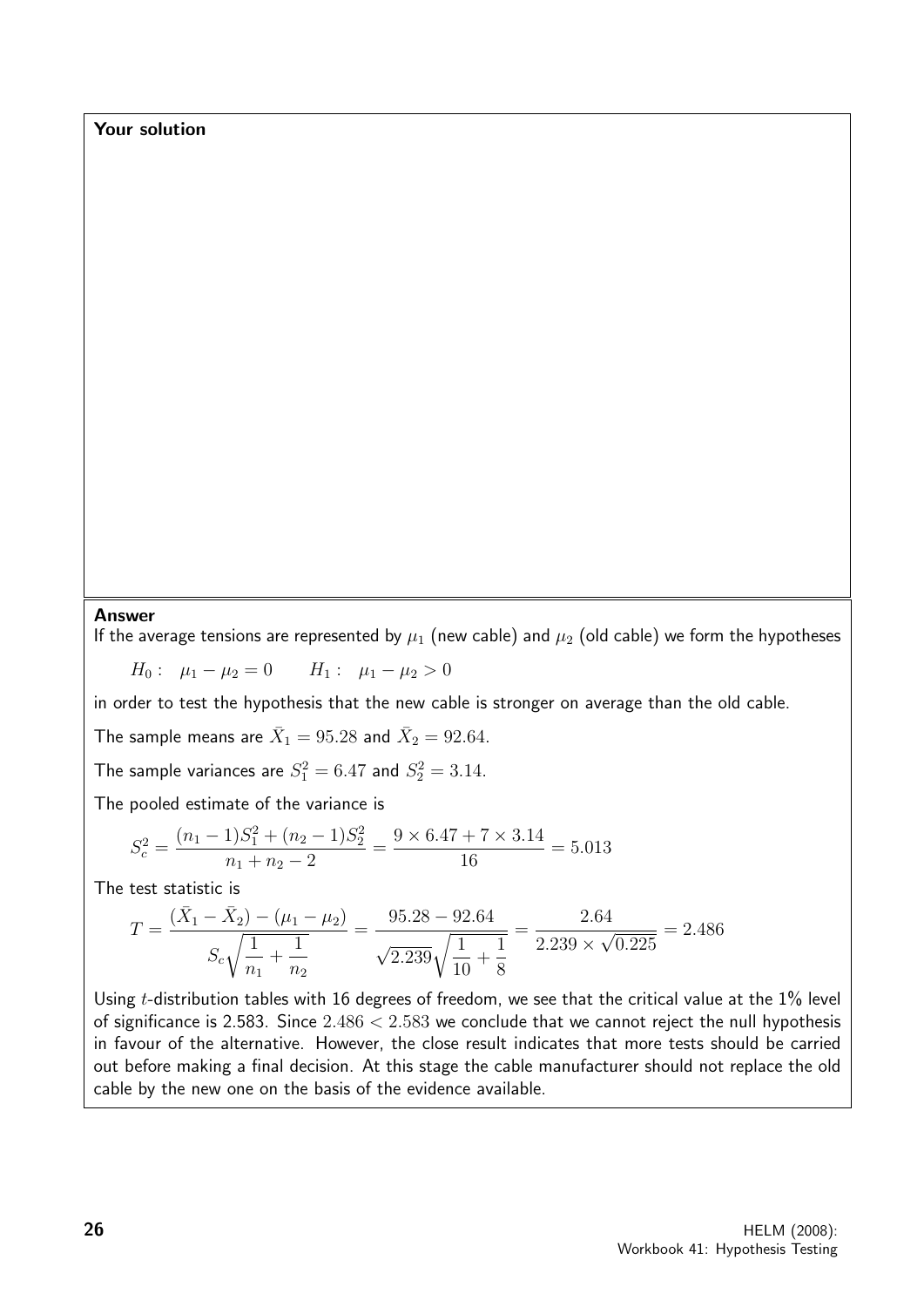

#### Case (ii) - Unknown and unequal variances

In this case we will take  $\sigma_1^2\neq\sigma_2^2$  so that in diagrammatic form the populations may be represented as shown below.



Figure 8

Again, when we look at hypothesis testing using two means, we will be considering the difference  $\mu_1 - \mu_2$  of the means and writing null hypotheses of the form

 $H_0: \mu_1 - \mu_2 = \text{Value}$ 

and again Value will often be zero and we will be trying to detect whether there is any statistically significant difference between the means.

In the case where we assume unequal variances, there is no exact statistic which we can use to test the validity or otherwise of the null hypothesis  $H_0$  :  $\mu_1 - \mu_2 =$  Value. However, the following approximation in Key Point 1 allows us to overcome this problem.



Provided that the null hypothesis is true, the statistic

$$
T = \frac{(\bar{X}_1 - \bar{X}_2) - (\mu_1 - \mu_2)}{S_c \sqrt{\frac{1}{n_1} + \frac{1}{n_2}}}
$$

will approximately follow Student's distribution with the number of degrees of freedom given by the expression:

$$
\nu = \frac{\left(\frac{S_1^2}{n_1} + \frac{S_2^2}{n_2}\right)^2}{\left(\frac{S_1^2}{n_1}\right)^2 + \left(\frac{S_2^2}{n_2}\right)^2} - 2
$$
  

$$
n_1 + 1 + \frac{S_2^2}{n_2 + 1}
$$

Essentially, this means that the actual test procedure is similar to that used previously but with  $T$ and the number of degrees of freedom  $\nu$  calculated using the above formulae.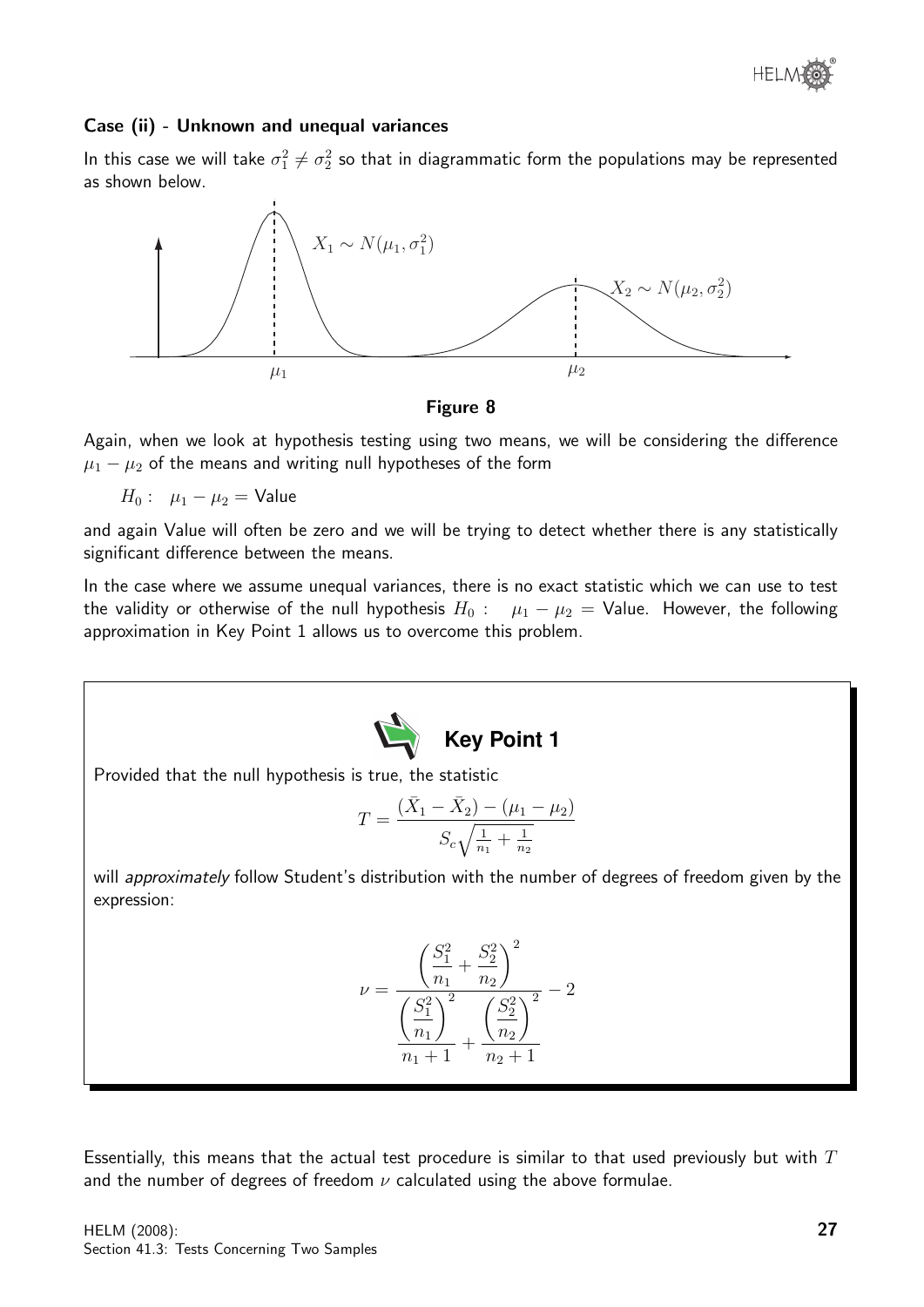We are now ready to apply these formulae to practical problems in which random samples of different sizes with unknown and unequal variances are drawn from independent normal populations. We will illustrate the test procedure by reworking an Example and Task done previously but we will assume unequal rather than equal variances.

This next Example is a repeat of Example 5 but here assuming unequal variances.



# **Example 6**

A manufacturer of electronic equipment has developed a circuit to feed current to a particular component in a computer display screen. While the new design is cheaper to manufacture, it can only be adopted for mass production if it passes the same average current to the component. In tests involving the two circuits, the results are obtained are:

|                | Test Number   Circuit 1 - Current (mA) | Circuit 2 - Current (mA) |
|----------------|----------------------------------------|--------------------------|
|                | 80.1                                   | 80.7                     |
| $\overline{2}$ | 82.3                                   | 81.3                     |
| 3              | 84.1                                   | 84.6                     |
| 4              | 82.6                                   | 81.7                     |
| 5              | 85.3                                   | 86.3                     |
| 6              | 81.3                                   | 84.3                     |
| 7              | 83.2                                   | 83.7                     |
| 8              | 81.7                                   | 84.7                     |
| 9              | 82.2                                   | 82.8                     |
| 10             | 81.4                                   | 84.4                     |
| 11             |                                        | 85.2                     |
| 12             |                                        | 84.9                     |

On the assumption that the populations from which the samples are drawn **do not** have equal variances, should the manufacturer replace the old circuit design by the new one? Use the 5% level of significance.

#### Solution

If the average current flows are represented by  $\mu_1$  and  $\mu_2$  we form the hypotheses

$$
H_0: \mu_1 - \mu_2 = 0 \qquad H_1: \mu_1 - \mu_2 \neq 0
$$
  
The sample means are  $\bar{X}_1 = 82.42$  and  $\bar{X}_2 = 83.72$ .  
The sample variances are  $S_1^2 = 2.00$  and  $S_2^2 = 2.72$ .  
The test statistic is  

$$
T = \frac{(\bar{X}_1 - \bar{X}_2) - (\mu_1 - \mu_2)}{\sqrt{\frac{S_1^2}{n_1} + \frac{S_2^2}{n_2}}} = \frac{82.42 - 83.72}{\sqrt{\frac{2.00}{10} + \frac{2.72}{12}}} = -\frac{1.3}{\sqrt{0.427}} = -1.990
$$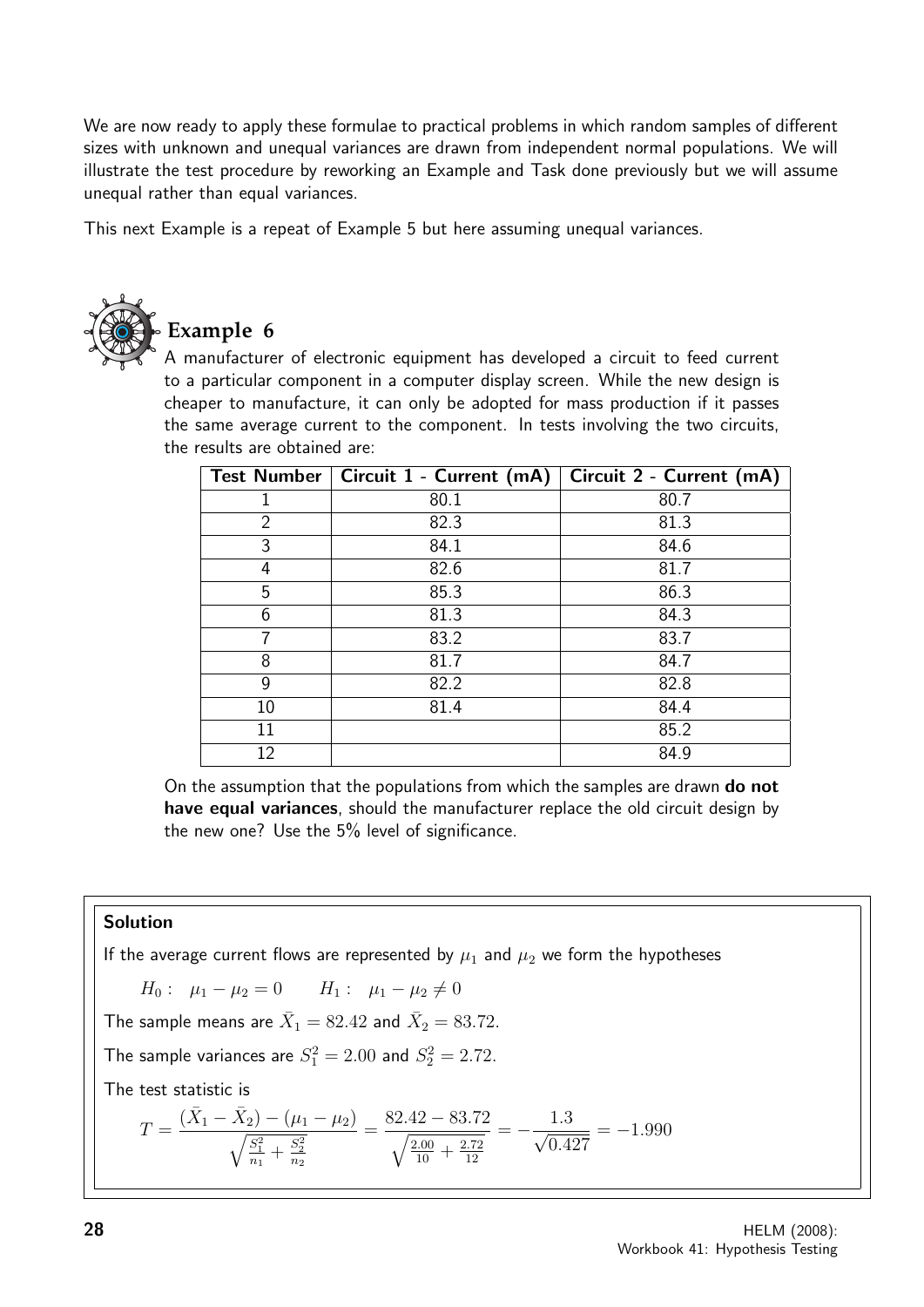

#### Solution (contd.)

The number of degrees of freedom is given by

$$
\nu = \frac{\left(\frac{S_1^2}{n_1} + \frac{S_2^2}{n_2}\right)^2}{\left(\frac{S_1^2}{n_1}\right)^2 + \left(\frac{S_2^2}{n_2}\right)^2} - 2
$$
  
= 
$$
\frac{\left(\frac{2.00}{10} + \frac{2.72}{12}\right)^2}{\frac{(2.00/10)^2}{11} + \frac{(2.72/12)^2}{13}} - 2 = \frac{0.182}{0.004 + 0.004} - 2 \approx 21
$$

From *t*-tables, the critical values (two-tailed test,  $5\%$  level of significance) are  $\pm 2.080$ . Since  $-2.080 < -1.990 < 2.080$  we conclude that there is insufficient evidence to reject the null hypothesis in favour of the alternative at the 5% level of significance.

This next Task is a repeat of the Task on page 25 but assuming unequal variances.



A manufacturer of steel cables used in the construction of suspension bridges has experimented with a new type of steel which it is hoped will result in the cables produced being stronger in the sense that they will accept greater tension loads before failure. In order to test the performance of the new cables in comparison with the old cables, samples are tested for failure under tension. The results obtained are given below where the failure tensions are given in kg $\times 10^3.$ 

| <b>Test Number</b> | <b>New Cable</b> | <b>Original Cable</b> |
|--------------------|------------------|-----------------------|
|                    | 92.7             | 90.2                  |
| 2                  | 91.6             | 92.4                  |
| 3                  | 94.7             | 94.7                  |
| 4                  | 93.7             | 92.1                  |
| 5                  | 96.5             | 95.9                  |
| 6                  | 94.3             | 91.1                  |
|                    | 93.7             | 93.2                  |
| 8                  | 96.8             | 91.5                  |
| g                  | 98.9             |                       |
| 10                 | 99.9             |                       |

The cable manufacturer, on looking at health and safety legislation, decides that a 1% level of significance should be used in any statistical testing procedure adopted to distinguish between the cables. On the basis of the results given and assuming that the populations from which the samples are drawn do not have equal variances, should the manufacturer replace the old cable by the new one?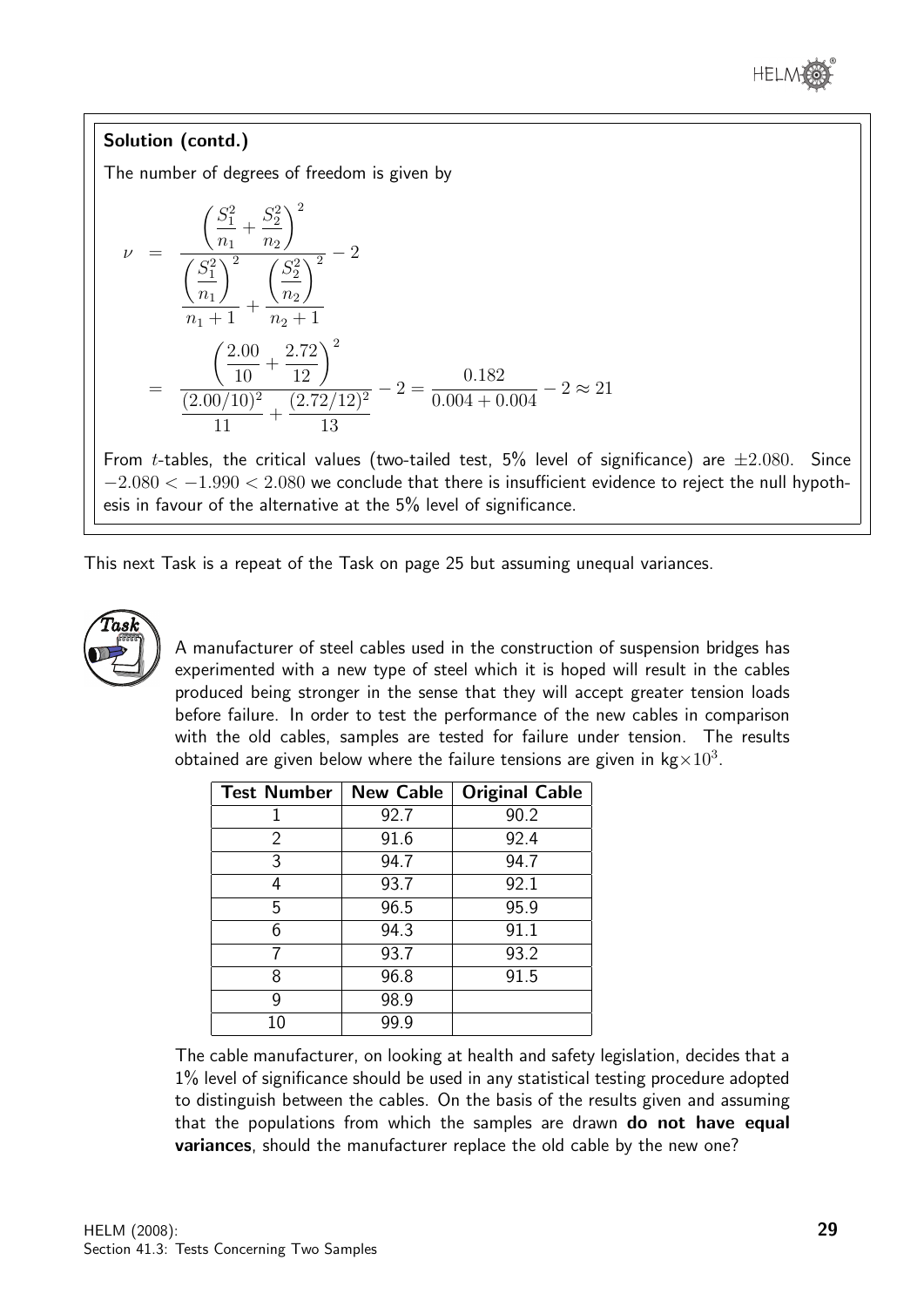Your solution

#### Answer

If the average tensions are represented by  $\mu_1$  (new cable) and  $\mu_2$  (old cable), we form the hypotheses

 $H_0: \mu_1 - \mu_2 = 0$   $H_1: \mu_1 - \mu_2 > 0$ 

in order to test the hypothesis that the new cable is stronger on average than the old cable.

The sample means are  $\bar X_1=95.28$  and  $\bar X_2=92.64.$ 

The sample variances are  $S_1^2 = 6.47$  and  $S_2^2 = 3.14$ .

The test statistic is

$$
T = \frac{(\bar{X}_1 - \bar{X}_2) - (\mu_1 - \mu_2)}{\sqrt{\frac{S_1^2}{n_1} + \frac{S_2^2}{n_2}}} = \frac{95.28 - 92.64}{\sqrt{\frac{6.47}{10} + \frac{3.14}{8}}} = \frac{2.64}{\sqrt{1.017}} = 2.589
$$

The number of degrees of freedom is given by

$$
\nu = \frac{\left(\frac{S_1^2}{n_1} + \frac{S_2^2}{n_2}\right)^2}{\left(\frac{S_1^2}{n_1}\right)^2 + \left(\frac{S_2^2}{n_2}\right)^2} - 2 = \frac{\left(\frac{6.47}{10} + \frac{3.14}{8}\right)^2}{\frac{(6.47/10)^2}{11} + \frac{(3.14/8)^2}{9}} - 2 = \frac{1.081}{0.038 + 0.017} - 2 \approx 4
$$

Using *t*-distribution tables with 18 degrees of freedom, we see that the critical value at the  $1\%$ level of significance is 2.552. Since  $2.589 < 2.552$  we conclude that we reject the null hypothesis in favour of the alternative. Notice that the result could still be considered marginal. The cable manufacturer should exercise caution if the old cable is replaced by the new one on the basis of the evidence available.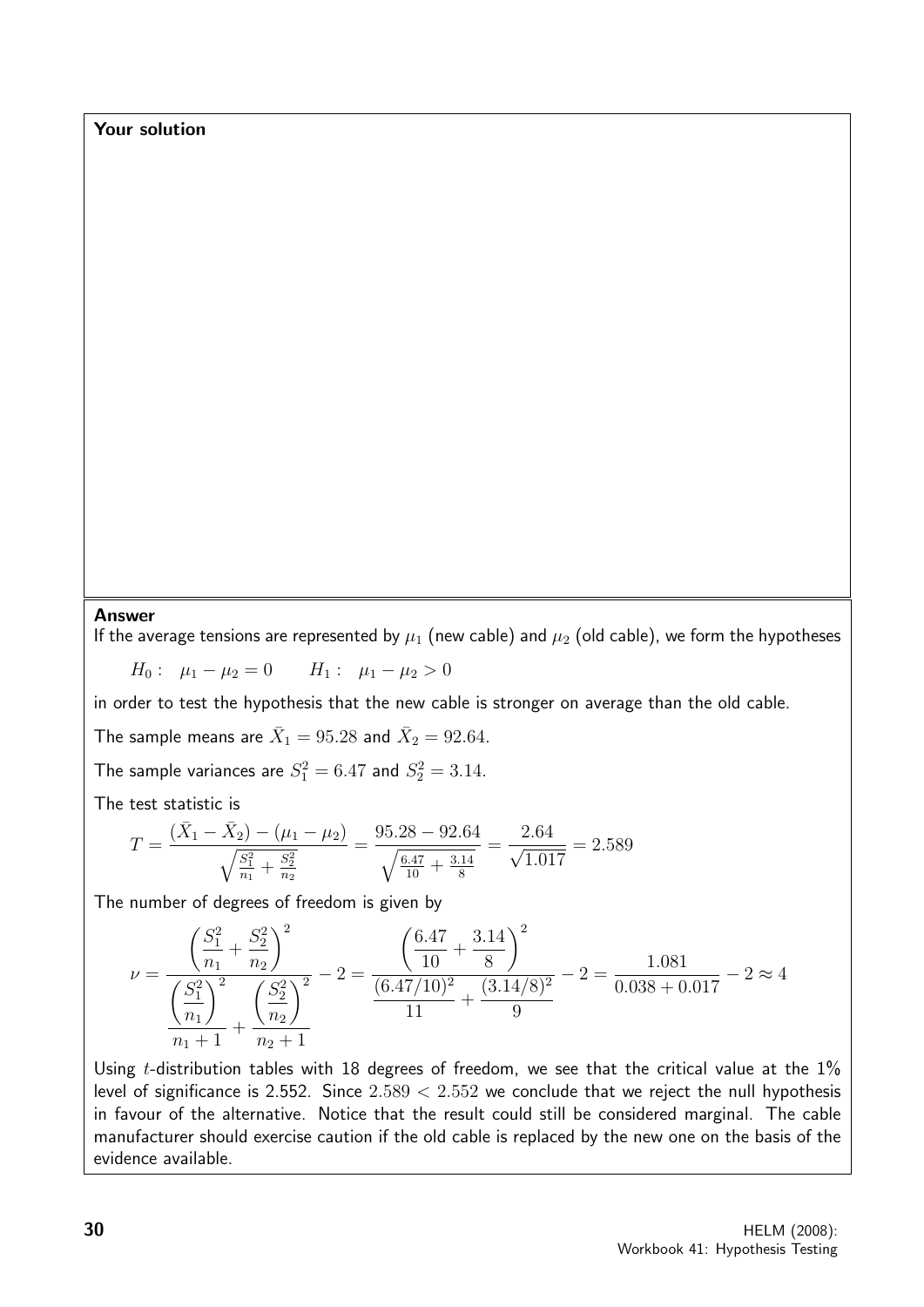

#### **The** F **-test**

In the tests above, we distinguished between the cases of equal and unequal variances of samples chosen from independent normal populations. As you have seen, the analysis changes according to the assumptions made, conclusions reached and recommendations made - accepting or rejecting a null hypothesis for example - may also change. In view of this, we may wish to test in order to decide whether the assumption that the variances  $\sigma_1^2$  and  $\sigma_2^2$  of the independent normal populations shown in the diagram below, may be regarded as equal.





Essentially, we will test the null hypothesis

$$
H_0: \quad \sigma_1^2 = \sigma_2^2
$$

against one of the alternatives

$$
H_1: \quad \sigma_1^2 \neq \sigma_2^2 \qquad H_1: \quad \sigma_1^2 > \sigma_2^2 \qquad H_1: \quad \sigma_1^2 < \sigma_2^2
$$

In order to do this, we use the  $F$ -distribution. The hypothesis test for the equality of two variances  $\sigma_1^2$  and  $\sigma_2^2$  is encapsulated in the following Key Point.



Consider a random sample of size  $n_1$  taken from a normal population with mean  $\mu_1$  and variance  $\sigma_1^2$ and a random sample of size  $n_1$  taken from a second normal population with mean  $\mu_2$  and variance  $\sigma_2^2$ . Denote the respective sample variances by  $S_1^2$  and  $S_2^2$  and assume that the populations are independent. The ratio

$$
F = \frac{S_1^2}{\sigma_1^2} / \frac{S_2^2}{\sigma_2^2}
$$

follows an F distribution in which the numerator has  $n_1-1$  degrees of freedom and the denominator has  $n_2 - 1$  degrees of freedom.

Note that if the null hypothesis  $H_0: \quad \sigma_1^2 = \sigma_2^2$  is true, then the value of  $F$  reduces to the ratio of the sample variances and that in this case

$$
F=\frac{S_1^2}{S_2^2}
$$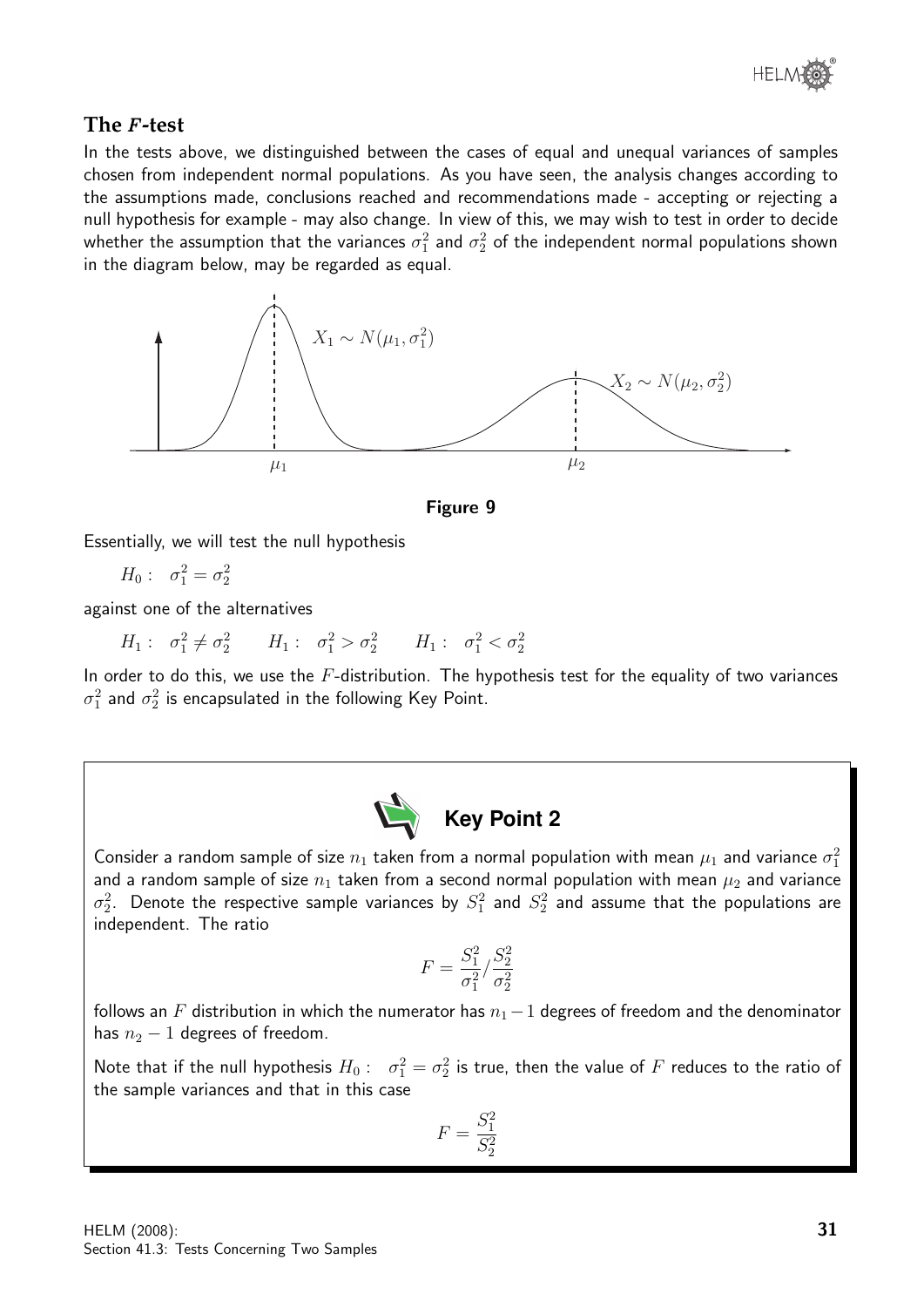Note

Recall that if a random sample of size  $n_1$  is taken from a normal population with mean  $\mu_1$  and variance  $\sigma_1^2$  and if the sample variance is denoted by  $S_1^2$ , the random variable

$$
X_1^2 = \frac{(n_1 - 1)S_1^2}{\sigma_1^2}
$$

has a  $\chi^2$  distribution with  $n_1-1$  degrees of freedom. Similarly, if a random sample of size  $n_2$  is taken from a normal population with mean  $\mu_2$  and variance  $\sigma_2^2$  and if the sample variance is denoted by  $S_2^2$ , the random variable

$$
X_2^2=\frac{(n_2-1)S_2^2}{\sigma_2^2}
$$

has a  $\chi^2$  distribution with  $n_2-1$  degrees of freedom. This means that the ratio

$$
F = \frac{S_1^2}{\sigma_1^2} / \frac{S_2^2}{\sigma_2^2}
$$

is a ratio of  $\chi^2$  random variables with  $n_1\!-\!1$  degrees of freedom in the numerator and  $n_2\!-\!1$  degrees of freedom in the denominator. Under the null hypothesis

 $H_0: \sigma_1^2 = \sigma_2^2$ 

we know that the expression for  $F$  reduces to

$$
F = \frac{S_1^2}{S_2^2}
$$

and we say that F has an F-distribution with  $n_1 - 1$  degrees of freedom in the numerator and  $n_2 - 1$ degrees of freedom in the denominator. This distribution is denoted by

$$
F_{n_1-1,n_2-1}
$$

and some tabulated values are given in Tables 3 and 4 at the end of this Workbook.

If you check Tables 3 and 4, you will find that only right-tail values are given. The left-tail values are calculated by using the following formula:

$$
f_{1-\alpha, n_1-1, n_2-1} = \frac{1}{f_{\alpha, n_2-1, n_1-1}}
$$

Note the reversal in the order in which the expressions for the number of degrees of freedom occur.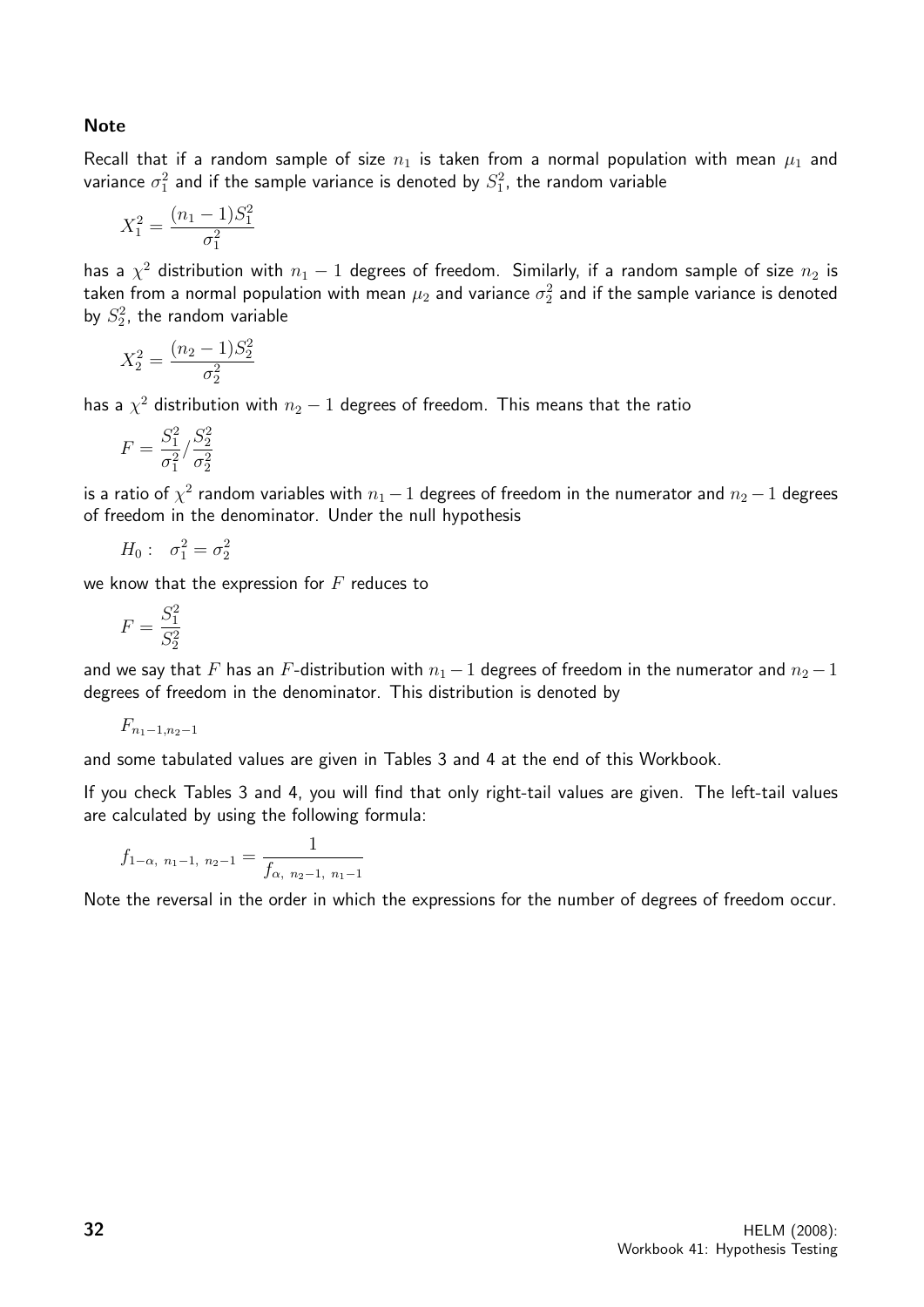

The following is an extract from the  $F$ -distribution tables (5% tail) given at the end of this Workbook.



|                |       | Degrees of Freedom for the Numerator $(u)$ |       |       |       |       |       |       |       |       |       |       |       |       |          |
|----------------|-------|--------------------------------------------|-------|-------|-------|-------|-------|-------|-------|-------|-------|-------|-------|-------|----------|
| $\nu$          |       | $\overline{2}$                             | 3     |       | 5     | 6     |       |       | 9     | 10    | 20    | 30    | 40    | 60    | $\infty$ |
|                | 161.4 | 199.5                                      | 215.7 | 224.6 | 230.2 | 234.0 | 236.8 | 238.9 | 240.5 | 241.9 | 248.0 | 250.1 | 251.1 | 252.2 | 254.3    |
| $\overline{2}$ | 18.51 | 19.00                                      | 19.16 | 19.25 | 19.30 | 19.33 | 19.35 | 19.37 | 19.38 | 19.40 | 19.45 | 19.46 | 19.47 | 19.48 | 19.50    |
| 3              | 10.13 | 9.55                                       | 9.28  | 9.12  | 9.01  | 8.94  | 8.89  | 8.85  | 8.81  | 8.79  | 8.66  | 8.62  | 8.59  | 8.55  | 8.53     |
| 4              | 7.71  | 6.94                                       | 6.59  | 6.39  | 6.26  | 6.16  | 6.09  | 6.04  | 6.00  | 5.96  | 5.80  | 5.75  | 5.72  | 5.69  | 5.63     |
| 5              | 6.61  | 5.79                                       | 5.41  | 5.19  | 5.05  | 4.95  | 4.88  | 4.82  | 4.77  | 4.74  | 4.56  | 4.53  | 4.46  | 4.43  | 4.36     |
| 6              | 5.99  | 5.14                                       | 4.76  | 4.53  | 4.39  | 4.28  | 4.21  | 4.15  | 4.10  | 4.06  | 3.87  | 3.81  | 3.77  | 3.74  | 3.67     |
| 7              | 5.59  | 4.74                                       | 4.35  | 4.12  | 3.97  | 3.87  | 3.79  | 3.73  | 3.68  | 3.64  | 3.44  | 3.38  | 3.34  | 3.30  | 3.23     |
| 8              | 5.32  | 4.46                                       | 4.07  | 3.84  | 3.69  | 3.58  | 3.50  | 3.44  | 3.39  | 3.35  | 3.15  | 3.08  | 3.04  | 3.01  | 2.93     |

#### Figure 10

Write down or calculate as appropriate, the following values of  $F$  from the table:

| Right-tail Values   Left-tail Values |                |
|--------------------------------------|----------------|
| $f_{0.05,4,3}$                       | $f_{0.95,4,3}$ |
| $f_{0.05,8,2}$                       | $f_{0.95,8,2}$ |
| $J_{0.05,7,8}$                       | $J_{0.95,7,8}$ |

#### Solution

The right-tail values are read directly from the tables. The left-tail values are calculated using the formula given above.

| <b>Right-tail Values</b> | <b>Left-tail Values</b>                                                       |
|--------------------------|-------------------------------------------------------------------------------|
| $f_{0.05,4,3} = 9.12$    | $=\frac{1}{6.59}=0.152$<br>$f_{0.95,4,3}$<br>$=\frac{1}{f_{0.05,3,4}}$        |
| $f_{0.05,8,2} = 19.37$   | $= 0.224$<br>$f_{0.95,8,2}$<br>$\overline{4.46}$<br>$\overline{f_{0.05,2,8}}$ |
| $f_{0.05,7,8} = 3.50$    | $J_{0.95,7,8}$<br>$\overline{3\ 73}$<br>$f_{0.05,8,7}$                        |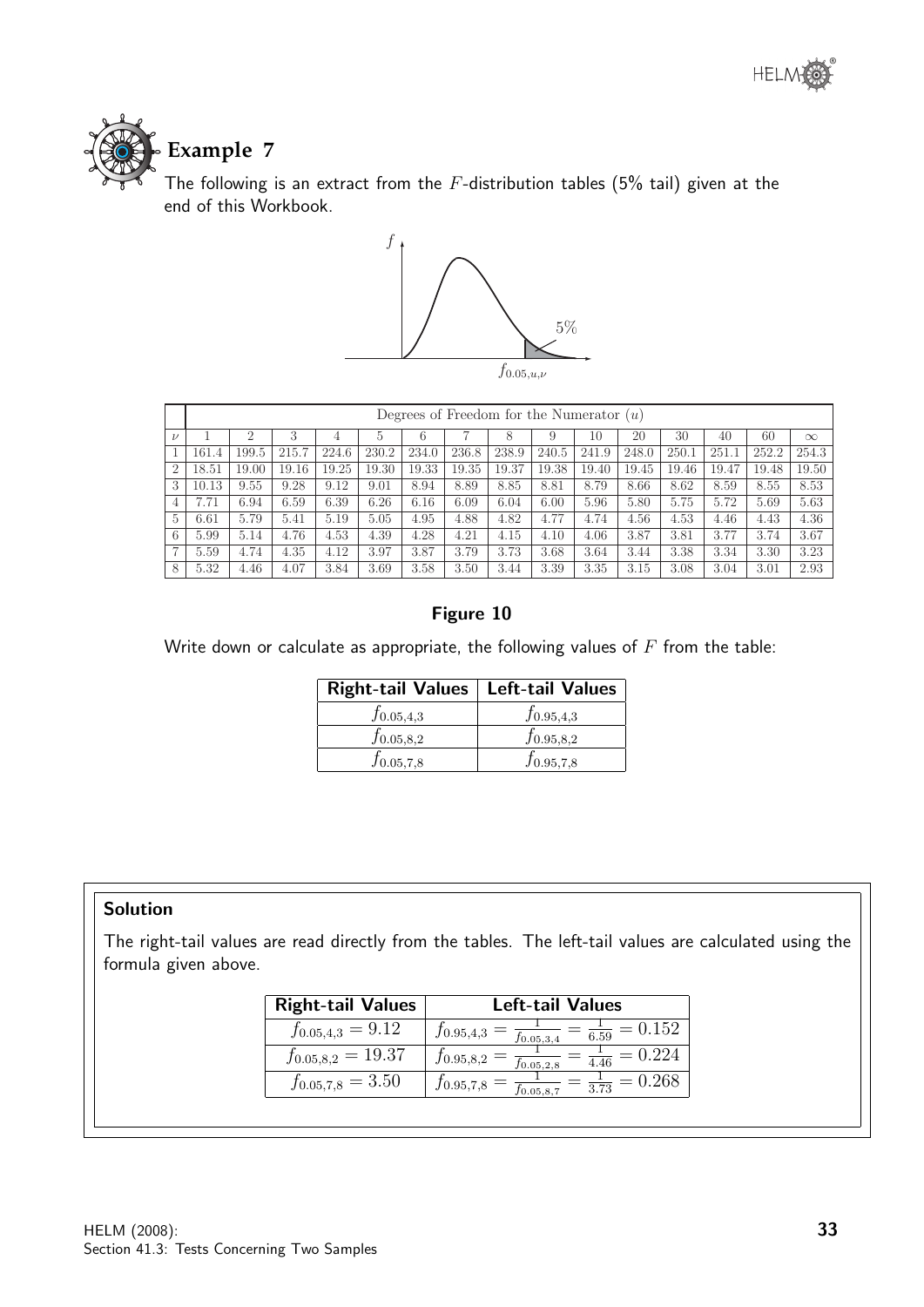

Write down or calculate as appropriate, the following values of  $F$  from the tables given at the end of this Workbook.

| <b>Right-tail Values</b> | <b>Left-tail Values</b> |
|--------------------------|-------------------------|
| $f_{0.05,10,20}$         | $f_{0.95,10,20}$        |
| $f_{0.05,5,30}$          | $f_{0.95,5,30}$         |
| $f_{0.05,20,7}$          | $f_{0.95,20,7}$         |
| $f_{0.025,10,10}$        | $f_{0.975,10,10}$       |
| $f_{0.025,8,30}$         | $f_{0.975,8,30}$        |
| $f_{0.025,20,30}$        | $f_{0.975,20,30}$       |

#### Your solution

| <b>Right-tail Values</b> | <b>Left-tail Values</b> |
|--------------------------|-------------------------|
| $f_{0.05,10,20} =$       | $f_{0.95,10,20} =$      |
| $f_{0.05,5,30} =$        | $f_{0.95,5,30} =$       |
| $f_{0.05,20,7} =$        | $f_{0.95,20,7} =$       |
| $f_{0.025,10,10} =$      | $f_{0.975,10,10} =$     |
| $f_{0.025,8,30} =$       | $f_{0.975,8,30} =$      |
| $f_{0.025,20,30} =$      | $f_{0.975,20,30} =$     |

#### Answer

| <b>Right-tail Values</b> | <b>Left-tail Values</b>                                                              |
|--------------------------|--------------------------------------------------------------------------------------|
| $f_{0.05,10,20} = 2.35$  | $\frac{1}{2.77} = 0.36\overline{1}$<br>$f_{0.95,10,20}$<br>$f_{0.05,20,10}$          |
| $f_{0.05,5,30} = 2.53$   | $\frac{1}{4.53} = 0.22\overline{1}$<br>$f_{0.95,5,30}$<br>$\overline{f_{0.05,30,5}}$ |
| $f_{0.05,20,7} = 3.44$   | $\frac{1}{2.51} = 0.398$<br>$f_{0.95,20,7}$<br>$\overline{f_{0.05,7,20}}$            |
| $f_{0.025,10,10} = 3.72$ | $\frac{1}{3.72} = 0.269$<br>$f_{0.975,10,10}$<br>$f_{0.025,10,10}$                   |
| $f_{0.025,8,30} = 2.65$  | $\frac{1}{3.89} = 0.257$<br>$f_{0.975,8,30}$<br>$f_{0.025,30,8}$                     |
| $f_{0.025,20,30} = 2.20$ | 0.426<br>$f_{0.975,20,30}$<br>$\frac{1}{2.35}$ =<br>$f_{0.025,30,20}$                |

We are now in a position to use the  $F$ -test to solve engineering problems. The application of the  $F$ -test will be illustrated by using the data given in a previous worked example in order to determine whether the assumption of equal variability in the samples used is realistic.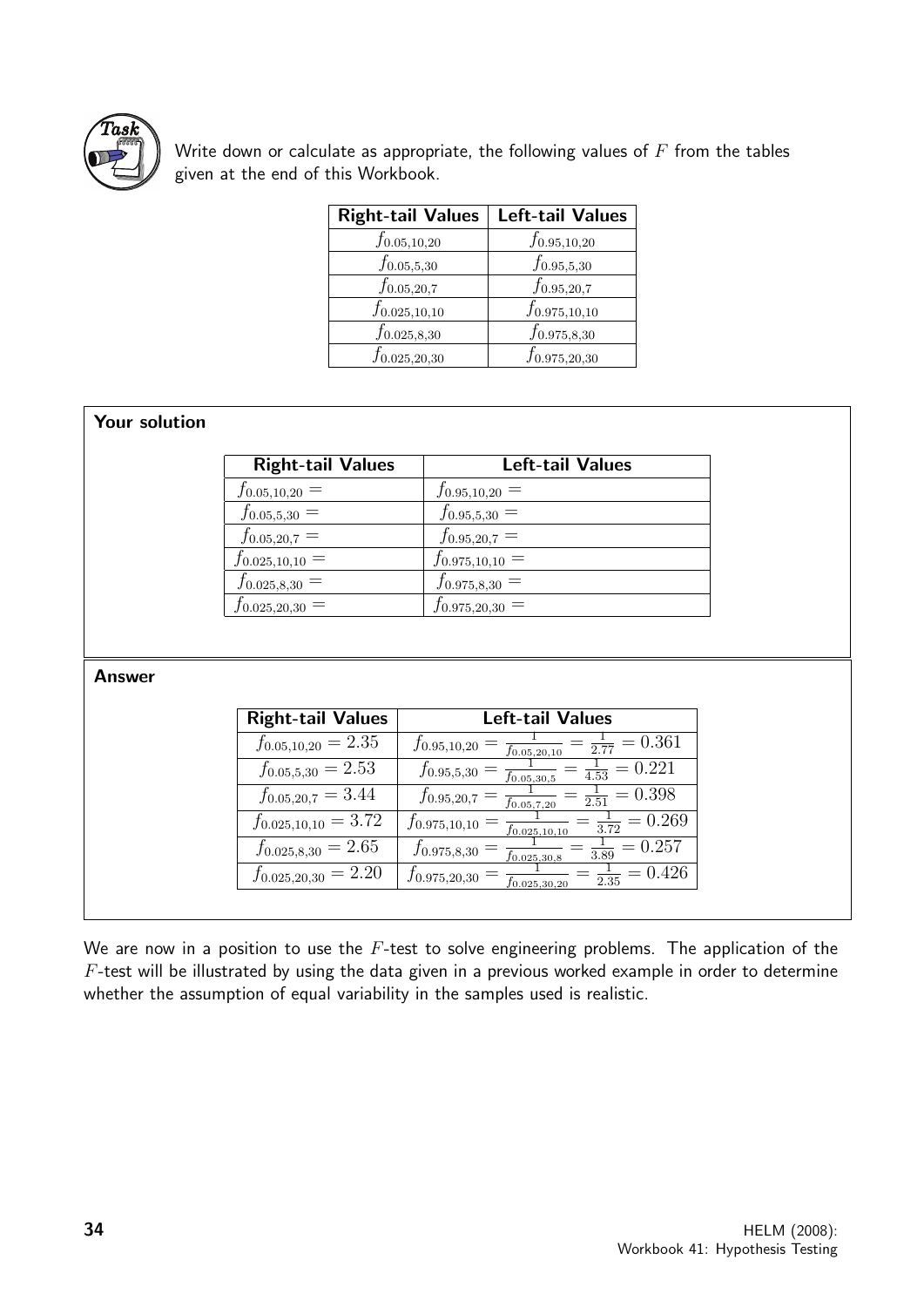This next Example was met as Example 5 (page 24). Here we test one of the underlying assumptions.



### **Example 8**

A manufacturer of electronic equipment has developed a circuit to feed current to a particular component in a computer display screen. While the new design is cheaper to manufacture, it can only be adopted for mass production if it passes the same average current to the component. In tests involving the two circuits, the results obtained are

|                | Test Number   Circuit 1 - Current (mA) | Circuit 2 - Current (mA) |
|----------------|----------------------------------------|--------------------------|
|                | 80.1                                   | 80.7                     |
| $\overline{2}$ | 82.3                                   | 81.3                     |
| 3              | 84.1                                   | 84.6                     |
| 4              | 82.6                                   | 81.7                     |
| 5              | 85.3                                   | 86.3                     |
| 6              | 81.3                                   | 84.3                     |
| 7              | 83.2                                   | 83.7                     |
| 8              | 81.7                                   | 84.7                     |
| 9              | 82.2                                   | 82.8                     |
| 10             | 81.4                                   | 84.4                     |
| 11             |                                        | 85.2                     |
| 12             |                                        | 84.9                     |

In Example 5 we worked on the assumption that the populations from which the samples are drawn have equal variances. Is this assumption valid at the 5% level of significance?

Note that the manufacturer may also be interested in knowing whether the variances are equal as well as the means. We shall not address that problem here but it can be argued that equality of variances will facilitate consistent performance from the components.

#### Solution

We form the hypotheses

$$
H_0: \quad \sigma_1^2 = \sigma_2^2 \qquad H_1: \quad \sigma_1^2 \neq \sigma_2^2
$$

and perform a two-tailed test.

The sample variances are  $S_1^2 = 2.00$  and  $S_2^2 = 2.72$ .

The test statistic is

$$
F = \frac{S_1^2}{S_2^2} = \frac{2.00}{2.72} = 0.735
$$

which has an  $F$ -distribution with 9 degrees of freedom in the numerator and 11 degrees of freedom in the denominator.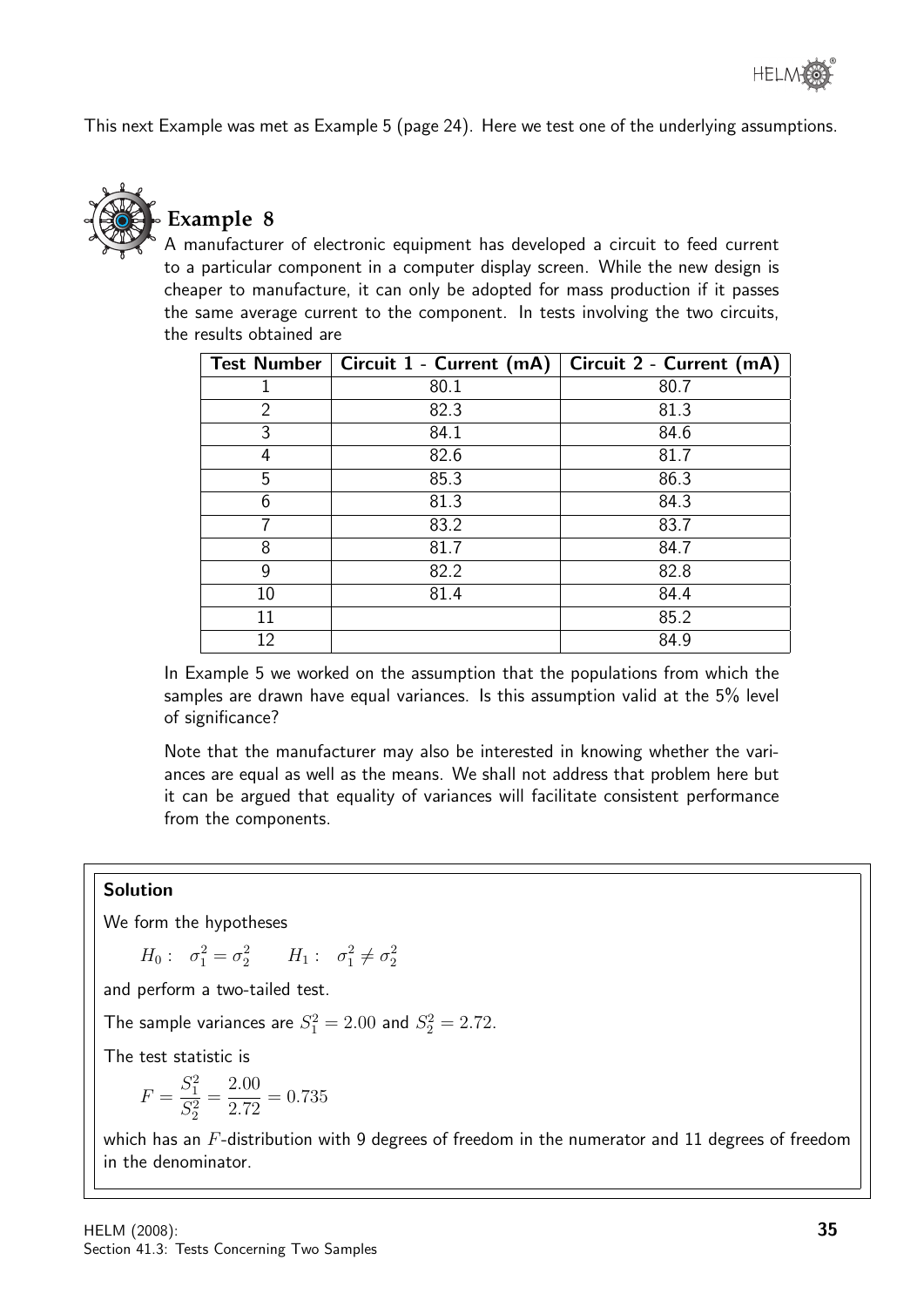#### Solution (contd.)

We require two 2.5% tails, that is we require right-tail  $f_{0.025,9,11} = 3.59$  and left-tail  $f_{0.975,9,11}$ . The latter may be approximated as follows:

$$
f_{0.975,9,11} = \frac{1}{f_{0.025,11,9}} \approx \frac{\left(\frac{1}{11} - \frac{1}{20}\right) \frac{1}{f_{0.025,10,9}} + \left(\frac{1}{10} - \frac{1}{11}\right) \frac{1}{f_{0.025,20,9}}}{\left(\frac{1}{10} - \frac{1}{20}\right)}
$$

$$
\approx \frac{\frac{0.040909}{3.96} + \frac{0.009091}{3.67}}{0.05}
$$

$$
\approx \frac{0.81818}{3.96} + \frac{0.18182}{3.67} = 0.256
$$

Since  $0.256 < 0.735 < 3.59$  we conclude that we cannot reject the null hypothesis in favour of the alternative at the 5% level of significance. The evidence supports the conclusion that the samples have equal variability.

Note that we can adopt the rule (many statisticians do this) of always dividing the larger  $S^2$  value by the smaller  $S^2$  value so that you only need to look up right tail values.

This next Task was first met on page 25. Here we test one of the underlying assumptions.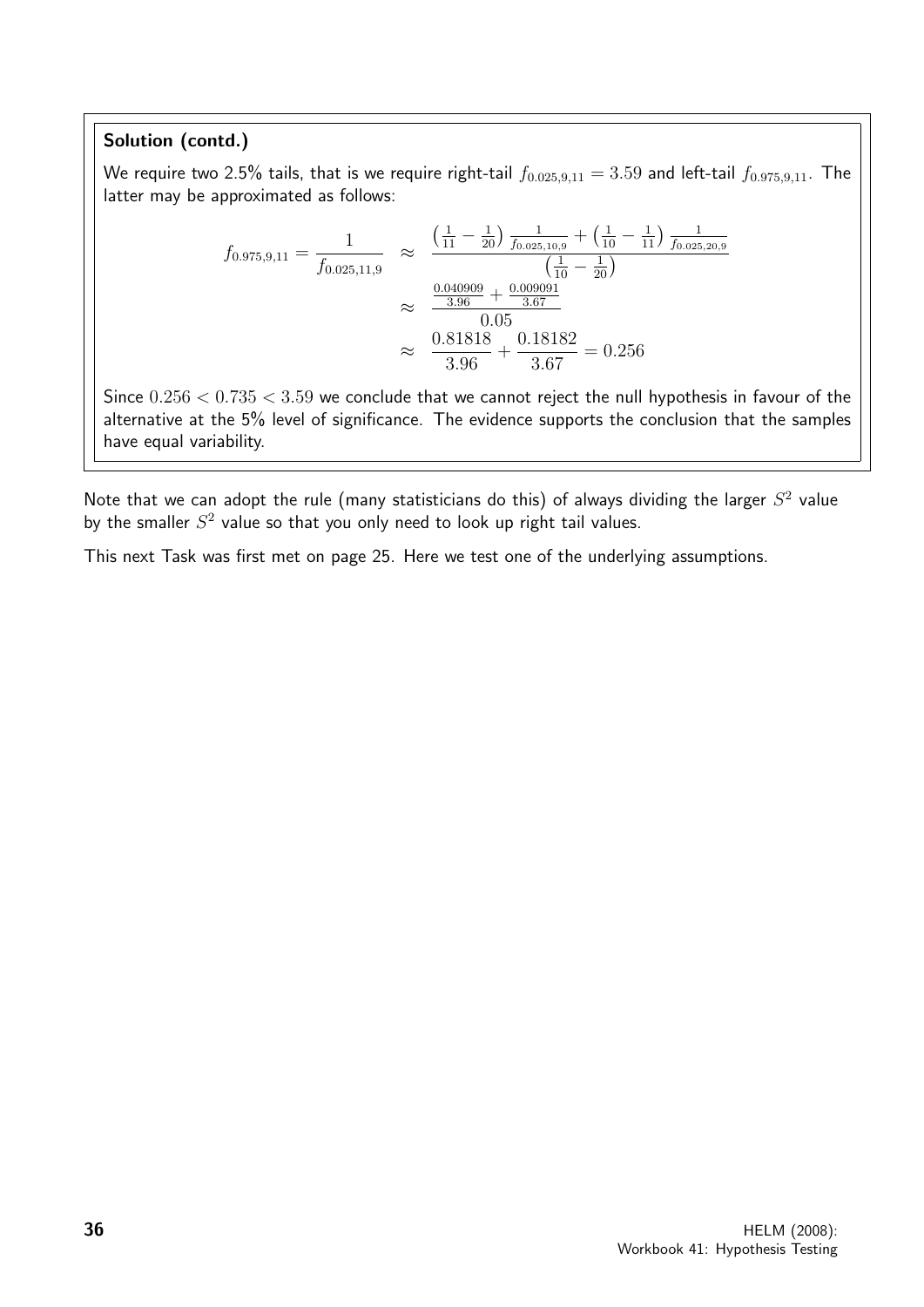

A manufacturer of steel cables used in the construction of suspension bridges has experimented with a new type of steel which it is hoped will result in the cables produced being stronger in the sense that they will accept greater tension loads before failure. In order to test the performance of the new cables in comparison with the old cables, samples are tested for failure under tension. The results obtained are as follows, where the failure tensions are given in tonnes.

| <b>Test Number</b> | New steel cable tension | Old steel cable tension |
|--------------------|-------------------------|-------------------------|
|                    | 80.1                    | 80.7                    |
| $\overline{2}$     | 82.3                    | 81.3                    |
| 3                  | 84.1                    | 84.6                    |
| 4                  | 82.6                    | 81.7                    |
| 5                  | 85.3                    | 86.3                    |
| 6                  | 81.3                    | 84.3                    |
| 7                  | 83.2                    | 83.7                    |
| 8                  | 81.7                    | 84.7                    |
| 9                  | 82.2                    | 82.8                    |
| 10                 | 81.4                    | 84.4                    |
| 11                 |                         | 85.2                    |
| 12                 |                         | 84.9                    |

Last time we assumed that the populations from which the samples are drawn did not have equal variances. Is this assumption valid at the 5% level of significance?

#### Your solution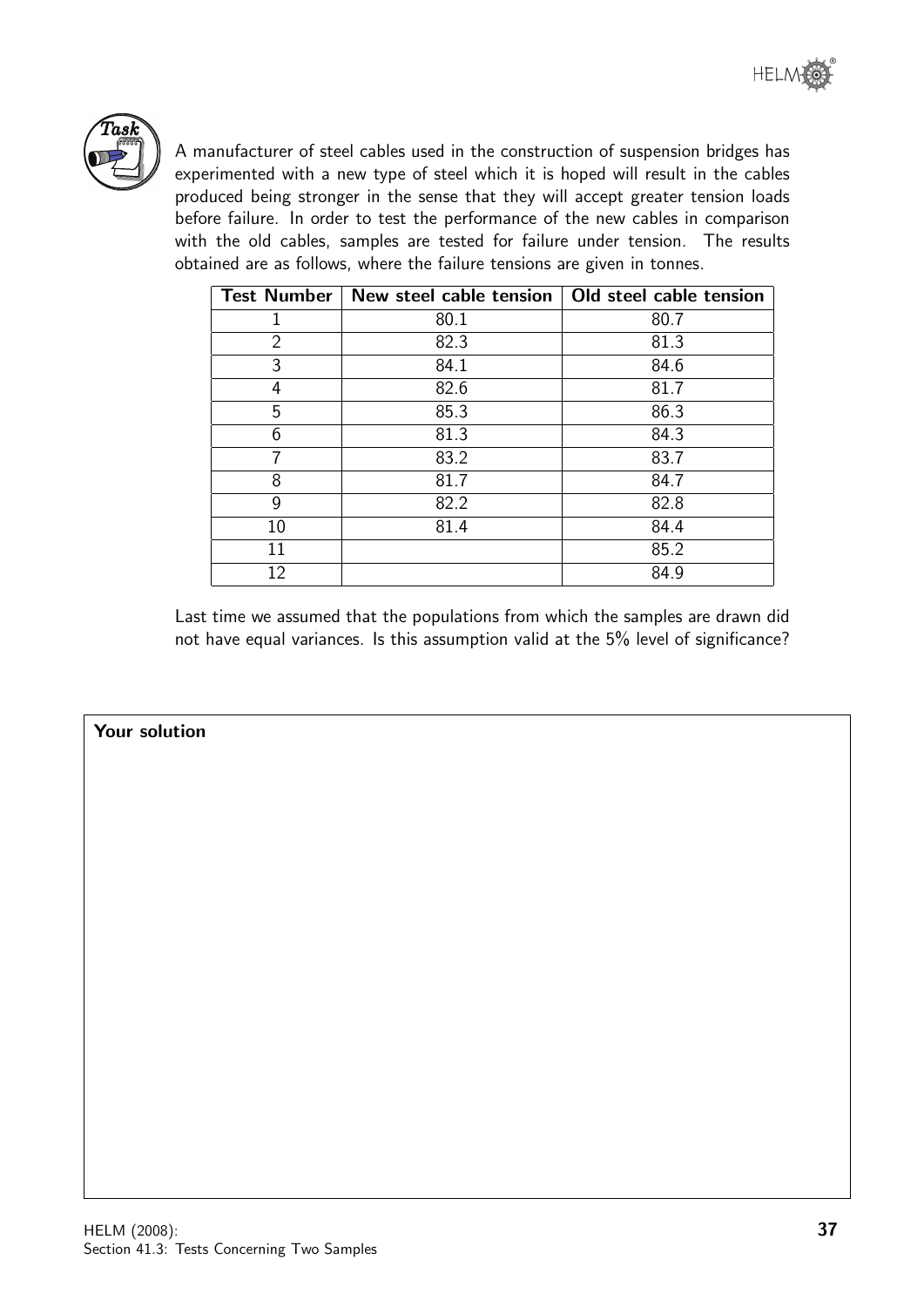Answer

We form the hypotheses

 $H_0: \quad \sigma_1^2 = \sigma_2^2 \qquad H_1: \quad \sigma_1^2 \neq \sigma_2^2$ 

and perform a two-tailed test.

The sample variances are  $S_1^2 = 6.47$  and  $S_2^2 = 3.14$ .

The test statistic is

$$
F = \frac{S_1^2}{S_2^2} = \frac{6.47}{3.14} = 2.061
$$

which has an F-distribution with 9 degrees of freedom in the numerator and 7 degrees of freedom in the denominator. We require two 2.5% tails. That is, we require right-tail  $f_{0.025,9,7} = 4.42$  and left-tail  $f_{0.975,9,7}$  which may be calculated as

$$
f_{0.975,9,7} = \frac{1}{f_{0.025,7,9}} = \frac{1}{4.20} = 0.238
$$

Since  $0.238 < 2.061 < 4.82$  we conclude that we cannot reject the null hypothesis in favour of the alternative at the 5% level of significance. The evidence does not support the conclusion that the populations have unequal variances.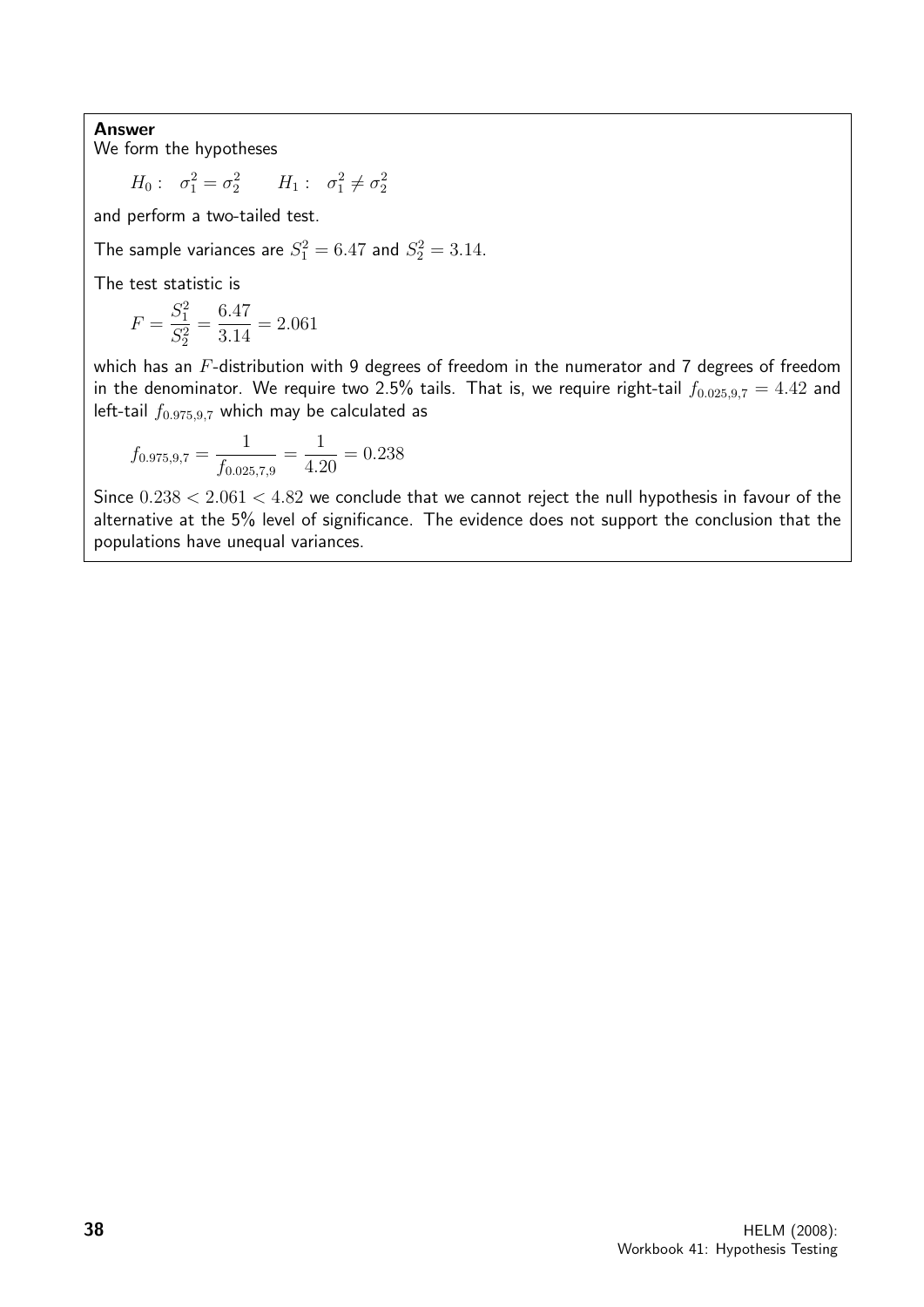The area is denoted by *A* and is measured from the mean  $z = 0$  to any ordinate z  $z_1$ .



|                       |                |              |              | $\overline{0}$ |              | $\mathcal{Z}_1$ |              |              |              |
|-----------------------|----------------|--------------|--------------|----------------|--------------|-----------------|--------------|--------------|--------------|
| $Z=\frac{X-\mu}{\mu}$ | 0.00           | 0.01         | 0.02         | 0.03           | 0.04         | 0.05            | 0.06         | 0.07         | 0.08         |
| 0.0                   | .0000          | 0040         | 0080         | 0120           | 0159         | 0199            | 0239         | 0279         | 0319         |
| 0.1                   | .0398          | 0438         | 0478         | 0517           | 0557         | 0596            | 0636         | 0657         | 0714         |
| 0.2                   | .0793          | 0832         | 0871         | 0910           | 0948         | 0987            | 1026         | 1064         | 1103         |
| 0.3                   | .1179          | 1217         | 1255         | 1293           | 1331         | 1368            | 1406         | 1443         | 1480         |
| 0.4                   | .1554          | 1591         | 1628         | 1664           | 1700         | 1736            | 1772         | 1808         | 1844         |
| 0.5                   | .1915          | 1950         | 1985         | 2019           | 2054         | 2088            | 2123         | 2157         | 2190         |
| 0.6                   | .2257          | 2291         | 2324         | 2357           | 2389         | 2422            | 2454         | 2486         | 2518         |
| 0.7                   | .2530          | 2611         | 2642         | 2673           | 2704         | 2734            | 2764         | 2794         | 2823         |
| 0.8                   | .2881          | 2910         | 2939         | 2967           | 2995         | 3023            | 3051         | 3078         | 3106         |
| 0.9                   | .3159          | 3186         | 3212         | 3238           | 3264         | 3289            | 3315         | 3340         | 3365         |
| 1.0<br>1.1            | .3413<br>.3643 | 3438<br>3665 | 3461<br>3686 | 3485<br>3708   | 3508<br>3729 | 3531<br>3749    | 3554<br>3770 | 3577<br>3790 | 3599<br>3810 |
| 1.2                   | .3849          | 3869         | 3888         | 3907           | 3925         | 3944            | 3962         | 3980         | 3997         |
| 1.3                   | .4032          | 4049         | 4066         | 4082           | 4099         | 4115            | 4131         | 4147         | 4162         |
| 1.4                   | .4192          | 4207         | 4222         | 4236           | 4251         | 4265            | 4279         | 4292         | 4306         |
| 1.5                   | .4332          | 4345         | 4357         | 4370           | 4382         | 4394            | 4406         | 4418         | 4430         |
| 1.6                   | .4452          | 4463         | 4474         | 4485           | 4495         | 4505            | 4515         | 4525         | 4535         |
| 1.7                   | .4554          | 4564         | 4573         | 4582           | 4591         | 4599            | 4608         | 4616         | 4625         |
| 1.8                   | .4641          | 4649         | 4656         | 4664           | 4671         | 4678            | 4686         | 4693         | 4699         |
| 1.9                   | .4713          | 4719         | 4726         | 4732           | 4738         | 4744            | 4750         | 4756         | 4762         |
| 2.0                   | .4772          | 4778         | 4783         | 4788           | 4793         | 4798            | 4803         | 4808         | 4812         |
| $2.1\,$               | .4621          | 4826         | 4830         | 4835           | 4838         | 4842            | 4846         | 4850         | 4854         |
| 2.2                   | .4861          | 4865         | 4868         | 4871           | 4875         | 4878            | 4881         | 4884         | 4887         |
| 2.3                   | .4893          | 4896         | 4898         | 4901           | 4904         | 4906            | 4909         | 4911         | 4913         |
| 2.4                   | .4918          | 4920         | 4922         | 4925           | 4927         | 4929            | 4931         | 4932         | 4934         |
| 2.5                   | .4938          | 4940         | 4941         | 4943           | 4945         | 4946            | 4948         | 4949         | 4951         |
| 2.6                   | .4953          | 4955         | 4956         | 4957           | 4959         | 4960            | 4961         | 4962         | 4963         |
| 2.7                   | .4965          | 4966         | 4967         | 4968           | 4969         | 4970            | 4971         | 4972         | 4973         |
| 2.8                   | .4974          | 4975         | 4976         | 4977           | 4977         | 4978            | 4979         | 4980         | 4980         |
| 2.9                   | .4981          | 4982         | 4983         | 4983           | 4984         | 4984            | 4985         | 4985         | 4986         |
| $3.0\,$               | .4986          | 4987         | 4987         | 4988           | 4988         | 4989            | 4989         | 4989         | 4990         |
| 3.1<br>3.2            | .4990<br>.4993 | 4991<br>4994 | 4991<br>4994 | 4991<br>4994   | 4992<br>4994 | 4992<br>4994    | 4992<br>4994 | 4992<br>4995 | 4993<br>4995 |
| 3.3                   | .4995          | 4995         | 4995         | 4996           | 4996         | 4996            | 4996         | 4996         | 4996         |
| 3.4                   | .4997          | 4997         | 4997         | 4997           | 4997         | 4997            | 4997         | 4997         | 4997         |
| $3.5\,$               | .4998          | 4998         | 4998         | 4998           | 4998         | 4998            | 4998         | 4998         | 4998         |
| 3.6                   | .4998          | 4998         | 4999         | 4999           | 4999         | 4999            | 4999         | 4999         | 4999         |
| 3.7                   | .4999          | 4999         | 4999         | 4999           | 4999         | 4999            | 4999         | 4999         | 4999         |
| 3.8                   | .4999          | 4999         | 4999         | 4999           | 4999         | 4999            | 4999         | 4999         | 4999         |
| $3.9\,$               | .4999          | 4999         | 4999         | 4999           | 4999         | 4999            | 4999         | 4999         | 4999         |

In these workbooks we shall use 0.4999.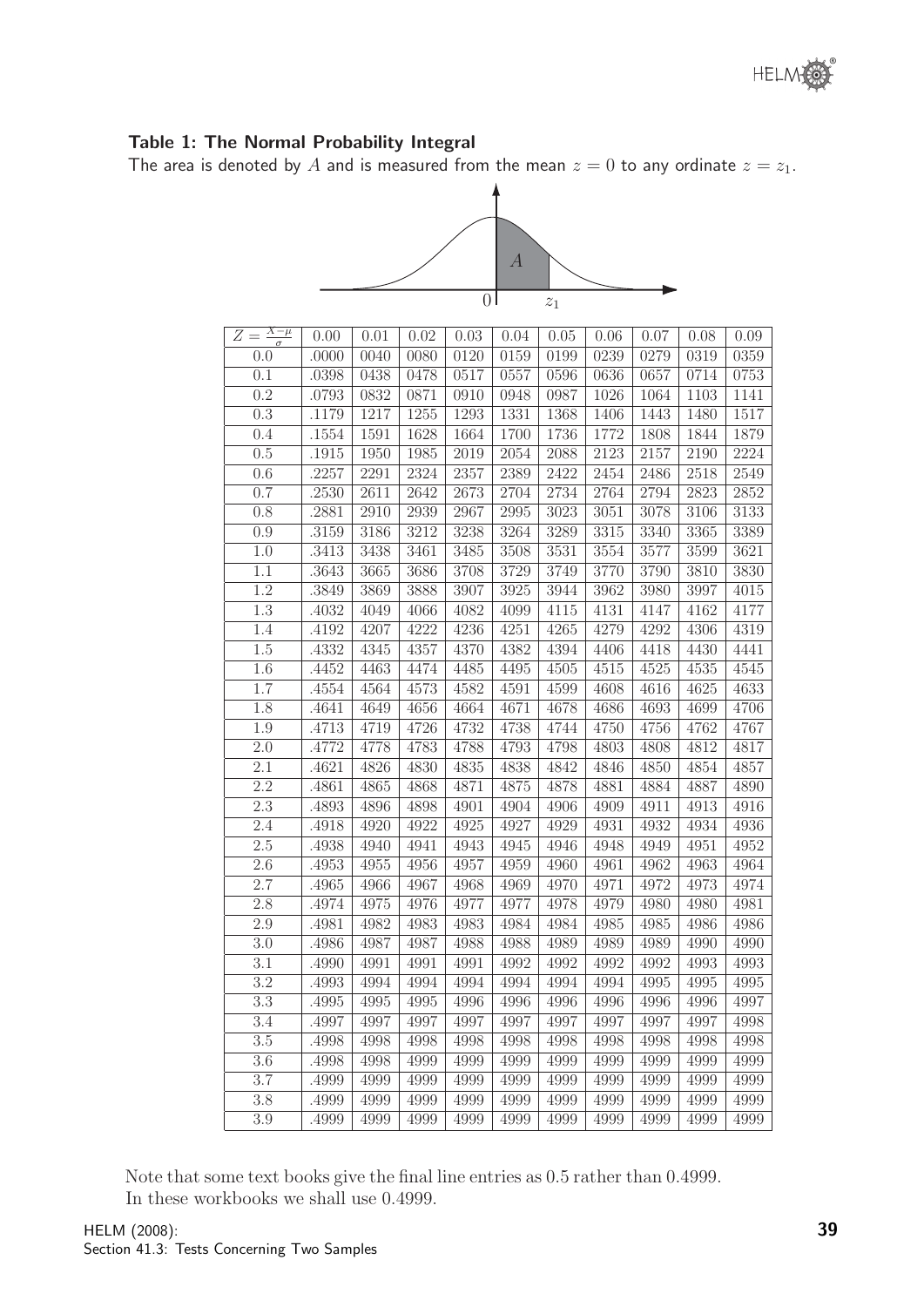Table 2: Percentage Points of the Students t-distribution



|                |      |       |       |       |        |        | $t_{\alpha,\nu}$ |        |        |                    |  |
|----------------|------|-------|-------|-------|--------|--------|------------------|--------|--------|--------------------|--|
|                |      |       |       |       |        |        |                  |        |        |                    |  |
| $\alpha$       | .40  | .25   | .10   | .05   | .025   | .01    | .005             | .0025  | .001   | .0005              |  |
| $\nu$          |      |       |       |       |        |        |                  |        |        |                    |  |
| $\mathbf{1}$   | .325 | 1.000 | 3.078 | 6.314 | 12.706 | 31.825 | 63.657           | 127.32 | 318.31 | 636.62             |  |
| $\sqrt{2}$     | .289 | .816  | 1.886 | 2.902 | 4.303  | 6.965  | 9.925            | 14.089 | 23.326 | 31.598             |  |
| $\sqrt{3}$     | .277 | .765  | 1.638 | 2.353 | 3.182  | 4.514  | 5.841            | 7.453  | 10.213 | 12.924             |  |
| 4              | .271 | .741  | 1.533 | 2.132 | 2.776  | 3.747  | 4.604            | 5.598  | 7.173  | 8.610              |  |
| $\mathbf 5$    | .267 | .727  | 1.476 | 2.015 | 2.571  | 3.365  | 4.032            | 4.773  | 5.893  | 6.869              |  |
| 6              | .265 | .718  | 1.440 | 1.943 | 2.447  | 3.143  | 3.707            | 4.317  | 5.208  | 5.959              |  |
| $\overline{7}$ | .263 | .711  | 1.415 | 1.895 | 2.365  | 2.998  | 3.499            | 4.029  | 4.785  | 5.408              |  |
| $8\,$          | .262 | .706  | 1.397 | 1.860 | 2.306  | 2.896  | 3.355            | 3.833  | 4.501  | 5.041              |  |
| $\overline{9}$ | .261 | .703  | 1.383 | 1.833 | 2.262  | 2.821  | 3.250            | 3.690  | 4.297  | 4.781              |  |
| 10             | 260  | .700  | 1.372 | 1.812 | 2.228  | 2.764  | 3.169            | 3.581  | 4.144  | 4.487              |  |
| 11             | .260 | .697  | 1.363 | 1.796 | 2.201  | 2.718  | $3.106\,$        | 3.497  | 4.025  | $4.43\overline{7}$ |  |
| 12             | .259 | .695  | 1.356 | 1.782 | 2.179  | 2.681  | 3.055            | 3.428  | 3.930  | 4.318              |  |
| 13             | .259 | .694  | 1.350 | 1.771 | 2.160  | 2.650  | 3.012            | 3.372  | 3.852  | 4.221              |  |
| 14             | .258 | .692  | 1.345 | 1.761 | 2.145  | 2.624  | 2.977            | 3.326  | 3.787  | 4.140              |  |
| 15             | .258 | .691  | 1.341 | 1.753 | 2.131  | 2.602  | 2.947            | 3.286  | 3.733  | 4.073              |  |
| 16             | .258 | .690  | 1.337 | 1.746 | 2.120  | 2.583  | 2.921            | 3.252  | 3.686  | 4.015              |  |
| 17             | .257 | .689  | 1.333 | 1.740 | 2.110  | 2.567  | 2.898            | 3.222  | 3.646  | 3.965              |  |
| 18             | .257 | .688  | 1.330 | 1.734 | 2.101  | 2.552  | 2.878            | 3.197  | 3.610  | 3.922              |  |
| 19             | .257 | .688  | 1.328 | 1.729 | 2.093  | 2.539  | 2.861            | 3.174  | 3.579  | 3.883              |  |
| 20             | .257 | .687  | 1.325 | 1.725 | 2.086  | 2.528  | 2.845            | 3.153  | 3.552  | 3.850              |  |
| 21             | .257 | .686  | 1.323 | 1.721 | 2.080  | 2.518  | 2.831            | 3.135  | 3.527  | 3.819              |  |
| 22             | .256 | .686  | 1.321 | 1.717 | 2.074  | 2.508  | 2.819            | 3.119  | 3.505  | 3.792              |  |
| 23             | .256 | .685  | 1.319 | 1.714 | 2.069  | 2.500  | 2.807            | 3.104  | 3.485  | 3.767              |  |
| 24             | .256 | .685  | 1.318 | 1.711 | 2.064  | 2.492  | 2.797            | 3.091  | 3.467  | 3.745              |  |
| 25             | .256 | .684  | 1.316 | 1.708 | 2.060  | 2.485  | 2.787            | 3.078  | 3.450  | 3.725              |  |
| 26             | .256 | .684  | 1.315 | 1.706 | 2.056  | 2.479  | 2.779            | 3.067  | 3.435  | 3.707              |  |
| 27             | .256 | .684  | 1.314 | 1.703 | 2.052  | 2.473  | 2.771            | 3.057  | 3.421  | 3.690              |  |
| 28             | .256 | .683  | 1.313 | 1.701 | 2.048  | 2.467  | 2.763            | 3.047  | 3.408  | 3.674              |  |
| 29             | .256 | .683  | 1.311 | 1.699 | 2.045  | 2.462  | 2.756            | 3.038  | 3.396  | 3.659              |  |
| 30             | .256 | .683  | 1.310 | 1.697 | 2.042  | 2.457  | 2.750            | 3.030  | 3.385  | 3.646              |  |
| 40             | .255 | .681  | 1.303 | 1.684 | 2.021  | 2.423  | 2.704            | 2.971  | 3.307  | 3.551              |  |
| 60             | .254 | .679  | 1.296 | 1.671 | 2.000  | 2.390  | 2.660            | 2.915  | 3.232  | 3.460              |  |
| 120            | .254 | .677  | 1.289 | 1.658 | 1.980  | 2.358  | 2.617            | 2.860  | 3.160  | 3.373              |  |
| $\infty$       | .253 | .674  | 1.282 | 1.645 | 1.960  | 2.326  | 2.576            | 2.807  | 3.090  | 3.291              |  |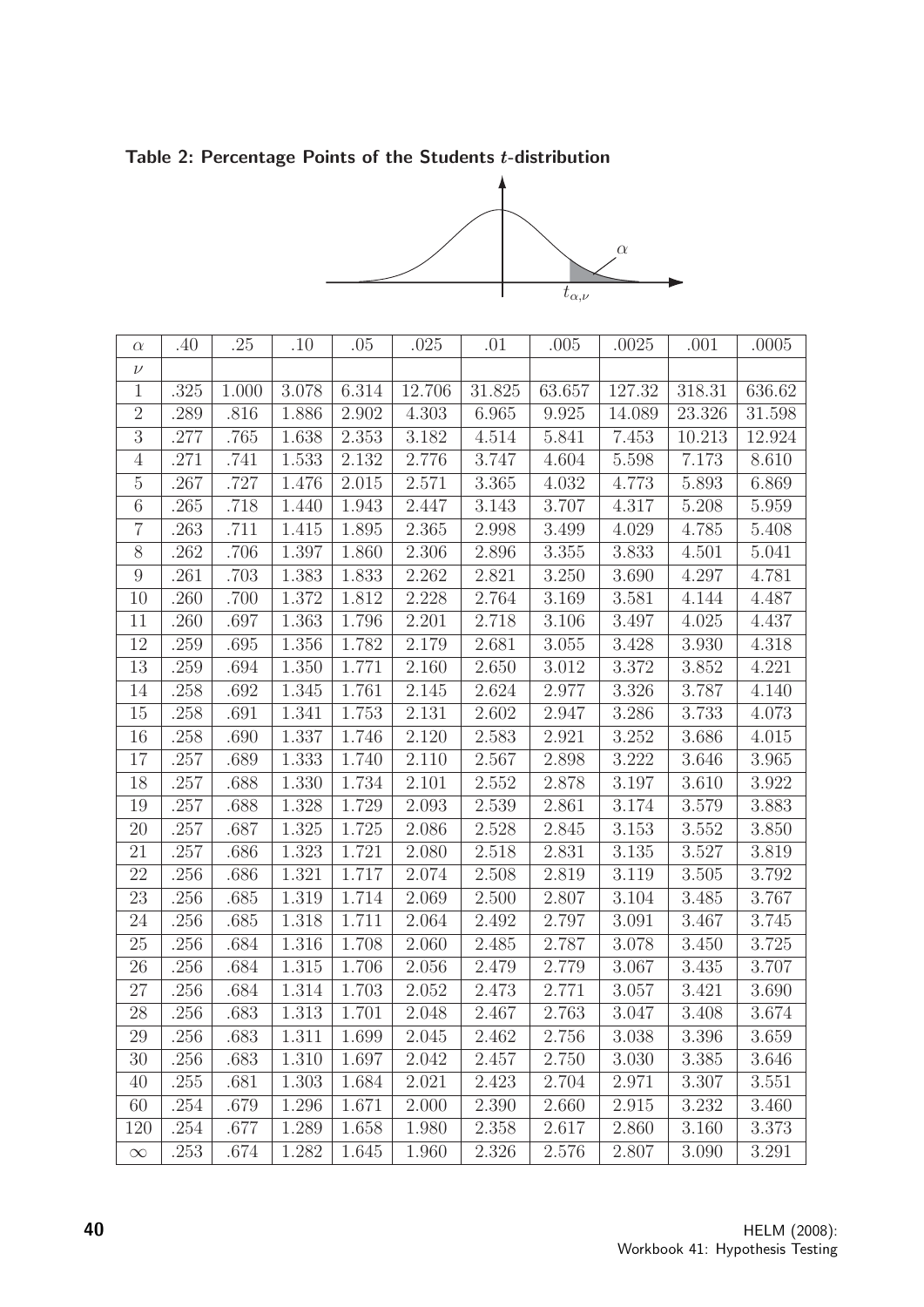# Table 3: Percentage Points of the  $F$ -Distribution (5% tail)



|                 | $J\,0.05, u,\nu$ |                   |                   |                    |        |       |       |       |                   |                                            |          |                   |       |       |          |
|-----------------|------------------|-------------------|-------------------|--------------------|--------|-------|-------|-------|-------------------|--------------------------------------------|----------|-------------------|-------|-------|----------|
|                 |                  |                   |                   |                    |        |       |       |       |                   | Degrees of Freedom for the Numerator $(u)$ |          |                   |       |       |          |
| $\nu$           | 1                | $\overline{2}$    | 3                 | $\overline{4}$     | 5      | 6     | 7     | 8     | 9                 | 10                                         | 20       | 30                | 40    | 60    | $\infty$ |
| $\mathbf{1}$    | 161.4            | 199.5             | 215.7             | $\overline{224.6}$ | 230.2  | 234.0 | 236.8 | 238.9 | 240.5             | 241.9                                      | 248.0    | 250.1             | 251.1 | 252.2 | 254.3    |
| $\overline{2}$  | 18.51            | 19.00             | 19.16             | 19.25              | 19.30  | 19.33 | 19.35 | 19.37 | 19.38             | 19.40                                      | 19.45    | 19.46             | 19.47 | 19.48 | 19.50    |
| 3               | 10.13            | 9.55              | 9.28              | 9.12               | 9.01   | 8.94  | 8.89  | 8.85  | 8.81              | 8.79                                       | 8.66     | 8.62              | 8.59  | 8.55  | 8.53     |
| $\overline{4}$  | 7.71             | 6.94              | 6.59              | 6.39               | 6.26   | 6.16  | 6.09  | 6.04  | 6.00              | 5.96                                       | 5.80     | 5.75              | 5.72  | 5.69  | 5.63     |
| $\overline{5}$  | 6.61             | 5.79              | 5.41              | 5.19               | $5.05$ | 4.95  | 4.88  | 4.82  | 4.77              | 4.74                                       | 4.56     | 4.53              | 4.46  | 4.43  | 4.36     |
| 6               | 5.99             | 5.14              | 4.76              | 4.53               | 4.39   | 4.28  | 4.21  | 4.15  | 4.10              | 4.06                                       | 3.87     | 3.81              | 3.77  | 3.74  | 3.67     |
| $\overline{7}$  | 5.59             | 4.74              | 4.35              | 4.12               | 3.97   | 3.87  | 3.79  | 3.73  | 3.68              | 3.64                                       | 3.44     | 3.38              | 3.34  | 3.30  | 3.23     |
| 8               | 5.32             | 4.46              | 4.07              | 3.84               | 3.69   | 3.58  | 3.50  | 3.44  | 3.39              | 3.35                                       | $3.15\,$ | 3.08              | 3.04  | 3.01  | 2.93     |
| 9               | 5.12             | 4.26              | 3.86              | 3.63               | 3.48   | 3.37  | 3.29  | 3.23  | 3.18              | 3.14                                       | 2.94     | 2.86              | 2.83  | 2.79  | 2.71     |
| 10              | 4.96             | 4.10              | 3.71              | 3.48               | 3.33   | 3.22  | 3.14  | 3.07  | $\overline{3.02}$ | 2.98                                       | 2.77     | 2.70              | 2.66  | 2.62  | 2.54     |
| 11              | 4.84             | 3.98              | 3.59              | 3.36               | 3.20   | 3.09  | 3.01  | 2.95  | 2.90              | 2.85                                       | 2.65     | 2.57              | 2.53  | 2.49  | 2.40     |
| 12              | 4.75             | $\overline{3.89}$ | 3.49              | 3.26               | 3.11   | 3.00  | 2.91  | 2.85  | 2.80              | 2.75                                       | 2.54     | 2.47              | 2.43  | 2.38  | 2.30     |
| 13              | 4.67             | 3.81              | 3.41              | 3.18               | 3.03   | 2.92  | 2.83  | 2.77  | 2.71              | 2.67                                       | 2.46     | 2.38              | 2.34  | 2.30  | 2.21     |
| 14              | 4.60             | 3.74              | 3.34              | 3.11               | 2.96   | 2.85  | 2.76  | 2.70  | 2.65              | 2.60                                       | 2.39     | 2.31              | 2.27  | 2.22  | 2.13     |
| 15              | 4.54             | 3.68              | 3.29              | $\overline{3.06}$  | 2.90   | 2.79  | 2.71  | 2.64  | 2.59              | 2.54                                       | 2.33     | 2.25              | 2.20  | 2.16  | 2.07     |
| 16              | 4.49             | 3.63              | 3.24              | $\overline{3.0}1$  | 2.85   | 2.74  | 2.66  | 2.59  | 2.54              | 2.49                                       | 2.28     | 2.19              | 2.15  | 2.11  | 2.01     |
| $\overline{17}$ | 4.45             | 3.59              | 3.20              | 2.96               | 2.81   | 2.70  | 2.61  | 2.55  | 2.49              | 2.45                                       | 2.23     | 2.15              | 2.10  | 2.06  | 1.96     |
| $\overline{18}$ | 4.41             | 3.55              | 3.16              | 2.93               | 2.77   | 2.66  | 2.58  | 2.51  | 2.46              | 2.41                                       | 2.19     | 2.11              | 2.06  | 2.02  | 1.92     |
| 19              | 4.38             | 3.52              | 3.13              | 2.90               | 2.74   | 2.63  | 2.54  | 2.48  | 2.42              | 2.38                                       | 2.16     | 2.07              | 2.03  | 1.93  | 1.88     |
| 20              | 4.35             | 3.49              | 3.10              | 2.87               | 2.71   | 2.60  | 2.51  | 2.45  | 2.39              | 2.35                                       | 2.12     | $\overline{2.04}$ | 1.99  | 1.95  | 1.84     |
| 21              | 4.32             | 3.47              | 3.07              | 2.84               | 2.68   | 2.57  | 2.49  | 2.42  | 2.37              | 2.32                                       | 2.10     | 2.01              | 1.96  | 1.92  | 1.81     |
| 22              | 4.30             | 3.44              | $\overline{3.05}$ | 2.82               | 2.66   | 2.55  | 2.46  | 2.40  | 2.34              | 2.30                                       | 2.07     | 1.98              | 1.94  | 1.89  | 1.78     |
| $\overline{23}$ | 4.28             | 3.42              | $\overline{3.03}$ | 2.80               | 2.64   | 2.53  | 2.44  | 2.37  | 2.32              | 2.27                                       | 2.05     | 1.96              | 1.91  | 1.86  | 1.76     |
| $\overline{24}$ | 4.26             | $\overline{3.40}$ | 3.01              | 2.78               | 2.62   | 2.51  | 2.42  | 2.36  | 2.30              | 2.25                                       | 2.03     | 1.94              | 1.89  | 1.84  | 1.73     |
| 25              | 4.24             | 3.39              | 2.99              | 2.76               | 2.60   | 2.49  | 2.40  | 2.34  | 2.28              | 2.24                                       | 2.01     | 1.92              | 1.87  | 1.82  | 1.71     |
| 26              | 4.23             | 3.37              | 2.98              | 2.74               | 2.59   | 2.47  | 2.39  | 2.32  | 2.27              | 2.22                                       | 1.99     | 1.90              | 1.85  | 1.80  | 1.69     |
| 27              | 4.21             | 3.35              | 2.96              | 2.73               | 2.57   | 2.46  | 2.37  | 2.31  | 2.25              | 2.20                                       | 1.97     | 1.88              | 1.84  | 1.79  | 1.67     |
| $\overline{28}$ | 4.20             | 3.34              | 2.95              | 2.71               | 2.56   | 2.45  | 2.36  | 2.29  | 2.24              | 2.19                                       | 1.96     | 1.87              | 1.82  | 1.77  | 1.65     |
| 29              | 4.18             | 3.33              | 2.93              | 2.70               | 2.55   | 2.43  | 2.35  | 2.28  | 2.22              | 2.18                                       | 1.94     | 1.85              | 1.81  | 1.75  | 1.64     |
| 30              | 4.17             | 3.32              | 2.92              | 2.69               | 2.53   | 2.42  | 2.33  | 2.27  | 2.21              | 2.16                                       | 1.93     | 1.84              | 1.79  | 1.74  | 1.62     |
| 40              | 4.08             | 3.23              | 2.84              | 2.61               | 2.45   | 2.34  | 2.25  | 2.18  | 2.12              | 2.08                                       | 1.84     | 1.74              | 1.69  | 1.64  | 1.51     |
| 60              | 4.00             | $3.15\,$          | 2.76              | 2.53               | 2.37   | 2.25  | 2.17  | 2.10  | 2.04              | 1.99                                       | 1.75     | 1.65              | 1.59  | 1.53  | 1.39     |
| $\infty$        | 3.84             | 3.00              | 2.60              | 2.37               | 2.21   | 2.10  | 2.01  | 1.94  | 1.88              | 1.83                                       | 1.57     | 1.46              | 1.39  | 3.32  | 1.00     |